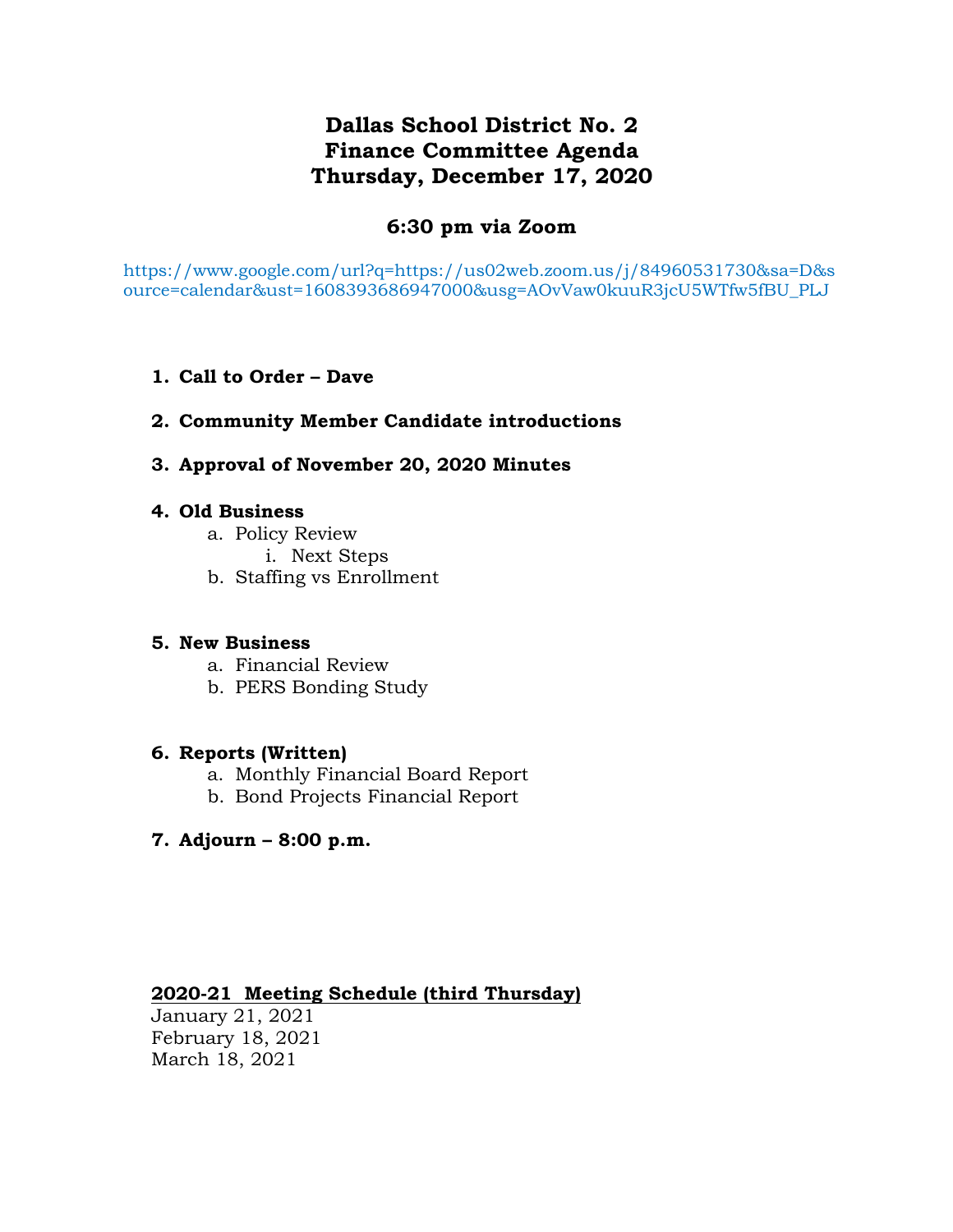# **DALLAS SCHOOL DISTRICT NO. 2 FINANCE COMMITTEE MEETING MINUTES**

### **Thursday, November 19, 2020 at 6:30 p.m. Dallas School District Board Room**

**Present:** Dave Morris, Debbie MacLean, Andy Bellando, Trista Girt, Mike Bollman, Mike Blanchard, Kelli McGuire, Charlotte Riester

**Visitor:** Matt Jurick

**Absent:** Mike Holland, Linda Fox

- 1. **Called to order** at 6:36 p.m. by Dave Morris.
- 2. **Approval of February 20, 2020 Minutes:** Motion by Mike Blanchard, seconded by Mike Bollman. The motion passed unanimously.
- 3. **2020-21 Committee Organization:** Andy requested the committee review the Finance Committee Organization document and specifically brought attention to the section referring to membership and operational procedures. There was a call to committee members to submit suggestions for recruitment of additional members to fill the community represented positions outlined in the document. Debbie requested that suggestions be sent to her via email following the meeting. Mike Bollman pointed out that the document specifically designates School Board representatives are ex-officio/non-voting members. He questioned the appropriateness of he and Mike Blanchard motioning and seconding the approval of minutes. Andy responded that we wouldn't need a new motion and second on the approval of the minutes but that from this point forward they would abstain from voting for action on behalf of the committee. Charlotte Riester questioned the number of Staff Member representatives and their voting rights. Mike Blanchard commented that he believes that the staff input and expertise is valuable and should not be excluded. Andy agreed and there was no opposition by committee members to his comment. Debbie repeated the call for suggestions for additional committee members and confirmed they would be sent via email following the meeting. Charlotte Riester suggested Lu Ann Meyer of Dallas Rotary could be helpful in suggesting a student member. Dave requested the Finance Committee Organization document be approved by the committee and passed on to the School Board as presented. There was no opposition from the committee.

**2020-21 Chair and Vice Chair nominations:** Dave called for nominations for Chair. Charlotte Riester moved to nominate Dave Morris for Chair, Kelli McGuire seconded. The vote was passed unanimously. Trista Girt moved to nominate Linda Fox for Vice Chair, Andy Bellando seconded. The vote was passed unanimously.

4. **Reports:** Andy gave a brief update on Long Range Facility Planning. He stated the 18-20 member group has varied views and priorities but no contention and they are on target to bring recommendations to the School Board in February 2021.

Debbie highlighted the many financial challenges and funding issues related to the COVID-19 pandemic. She began by highlighting the Governor's order in March which required school districts to provide supplemental education, pay all employees, provide childcare to first responders and continue to provide meals for students. After a bleak economic forecast in May, we are now accessing funds through the CARES Act passed in March, ESSER (Elementary and Secondary School Education Relief) funds, and GEER (Governor's Emergency Relief) funds. She also reported that M98 received full funding which will support equipment needs for the new CTE building but unfortunately our SIA (Student Investment Account) was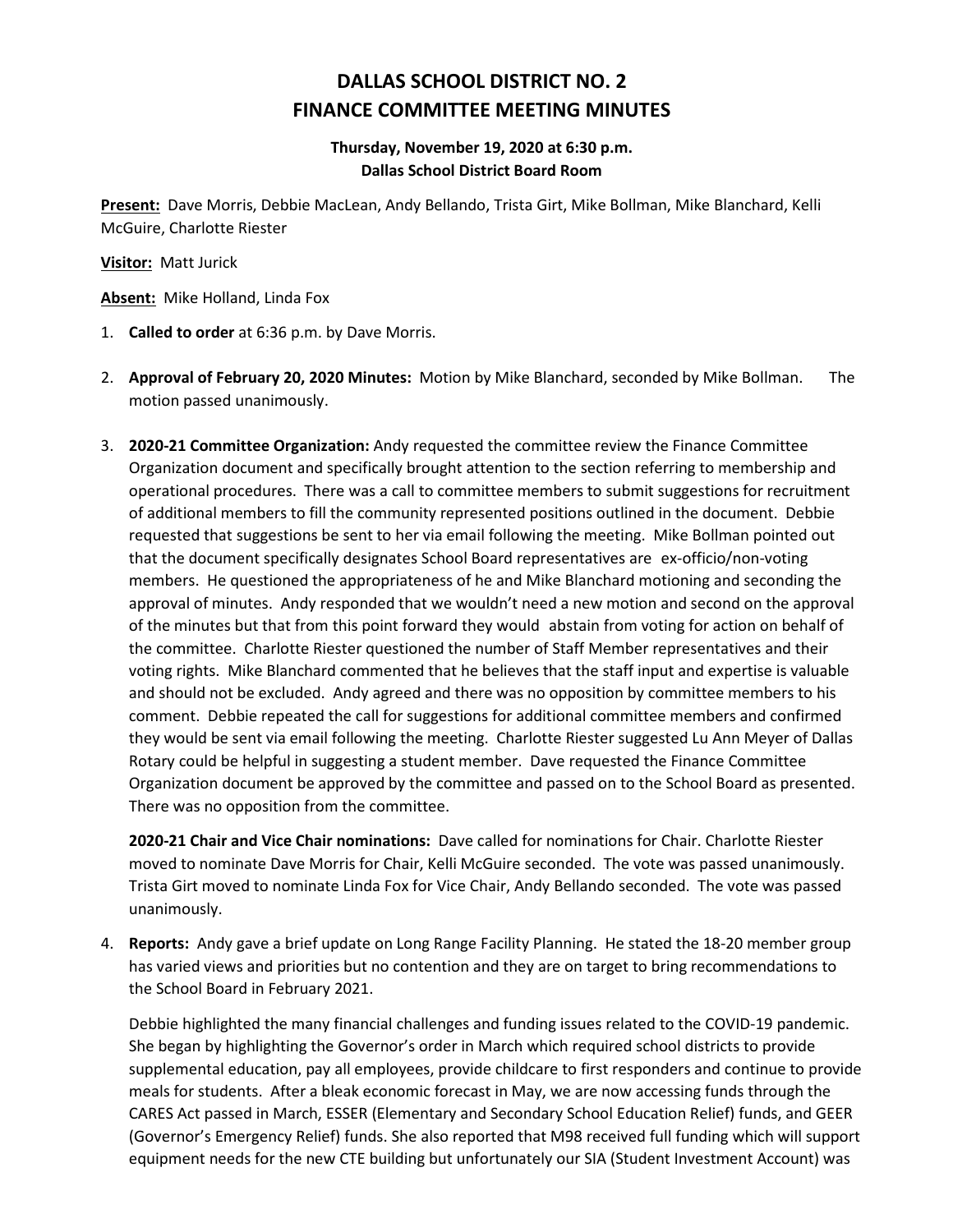reduced to about 1/3 of the original \$2.6M originally allocated. While our financial position in 2020-21 is fairly stable currently, the declining enrollment from prior year equates to a \$1.8M revenue reduction in state school funding. Declining enrollment due to the pandemic is a statewide issue across districts as many parents are choosing virtual charter schools and homeschooling. The Food Service Program required a larger than normal subsidy. The 21-23 biennium is facing a deficit according to the November revenue forecast. The Governor's budget is expected to be released on December  $1<sup>st</sup>$  and is likely going to budget Education at \$9.0B. PERS rates are being reduced by 4% but some communication has implied the state will use that as justification for not funding Education at the estimated current service level in order to balance the state general fund budget. Dallas SD will realize some savings on employer rates for the unfunded actuarial liability as a direct result of the many SB 1049 provisions. Andy reported that enrollment has dropped 218 students, but is optimistic that we will recover some of those as we return to in person instruction in the future.

- 5. **Discussion – Committee Work Goals:** Dave Morris expressed the need to review the district's financial policies as it had not been done for several years and asked the committee how to go about choosing and moving forward with that. Debbie shared a document that listed and linked the financial policies and their last revision dates. Many revision dates are well over a decade. After a brief discussion the committee agreed to review the 5 polices that were revised in 2002. Debbie will email the list with links following the meeting for the committee to review and comment on during the December meeting. Later in the meeting, the policy review was referenced again. Mike Blanchard suggested consulting OSBA's policy guide to compare to other districts of similar size and demographics for policies that exist in other districts that we may not have considered before. Debbie pointed out the Dallas Finance Committee pioneered the Debt Management Policy last year, as OSBA didn't have a sample policy in place at that time. Dave Morris then called on the committee for feedback and discussion on budget priorities. His opinion is that the bulk of our budget covers personnel costs and that should be the starting point. He suggested a concept to build on a percentage basis using a student to teacher ratio. He suggested gathering historical information to begin that process. Debbie confirmed that the Business Office would be able to pull some data to share with the committee at the next meeting. Andy added that he believed that it is also important to consider program circumstances and impacts as well as ratio data. Mike Blanchard suggested that the pandemic has forced us the lean on technology much more heavily than we had the year prior. This could be an opportunity to leverage technology in the future. There was a brief discussion about the development of online coursework and teacher growth and its possible effect on bringing students back whether it be in a virtual learning or in person instruction in the future. Debbie MacLean, Dave Morris and Charlotte Riester also reflected on their involvement with the zero-based budgeting workgroup and what a positive and team building experience that was and encouraged that type of collaboration in the future. Dave inquired whether it was too early to begin planning for the Bond, and while it is not too early, Andy referred back to waiting for the recommendation from the Facility Planning group to the School Board before this committee moves forward.
- 6. Mike Bollman noted that LaVonne Wilson's presence was missed and honored her many years of service on the committee, to Dallas School District and to the City of Dallas.
- 7. 2020-21 Meeting Schedule was accepted with no opposition and the confirmed dates are listed below.

**Adjourn:** 7:57 p.m. by Dave Morris.

### **2020-21 Meeting Schedule**

| December 17, 2020 | January 21, 2021 |
|-------------------|------------------|
| February 18, 2021 | March 18, 2021   |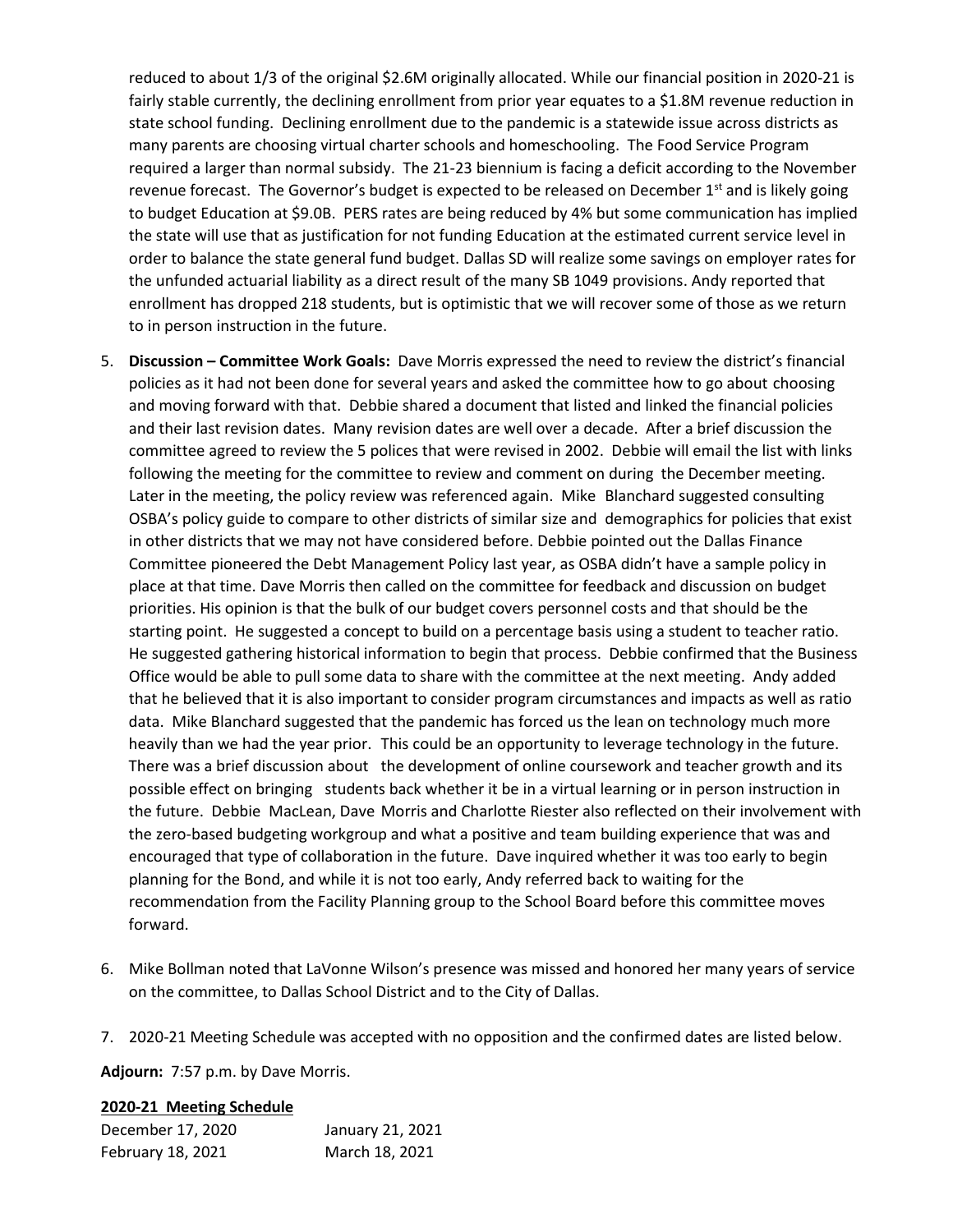## **DALLAS SCHOOL DISTRICT 2 SECTION D: FISCAL MANAGEMENT** TABLE OF CONTENTS

| <b>CODE</b>             | DATE OF LAST REVISION |
|-------------------------|-----------------------|
| $DB-1$                  | 5/13/2002             |
| $DB-2$                  | 10/14/2002            |
| <b>DBDB</b>             | 6/11/2019             |
| <b>DBDB-AR</b>          | 4/23/2019             |
| <b>DD</b>               | 2/25/2013             |
| DD-AR                   | 1/28/2013             |
| <b>DFA</b>              | 5/13/2002             |
| DFA-AR                  | 5/13/2002             |
| <b>DFB</b>              | 5/13/2013             |
| <b>DFEA</b>             | 11/14/2011            |
| <b>DG/DH/DIC</b>        | 8/12/2013             |
| <b>DIAA</b>             | 6/11/2019             |
| <b>DIAA-AR</b>          | 6/11/2019             |
| <b>DID</b>              | 5/13/2002             |
| $\overline{\mathbf{D}}$ | 2/25/2013             |
| DJ-AR                   | 1/28/2013             |
| <b>DJB</b>              | 1/13/14               |
| <b>DJC</b>              | 1/13/14               |
| <b>DJC-AR</b>           | 11/10/15              |
| <b>DJCA</b>             | 2/13/06               |
| <b>DJCA-AR</b>          | 2/13/06               |
| <b>DJFA</b>             | 1/29/2019             |
| DL                      | 8/13/2019             |
| <b>DLB</b>              | 4/8/2013              |
| <b>DLC</b>              | 7/22/02               |
| DN                      | 6/23/2015             |
| <b>DN-AR</b>            | 4/13/2020             |
|                         |                       |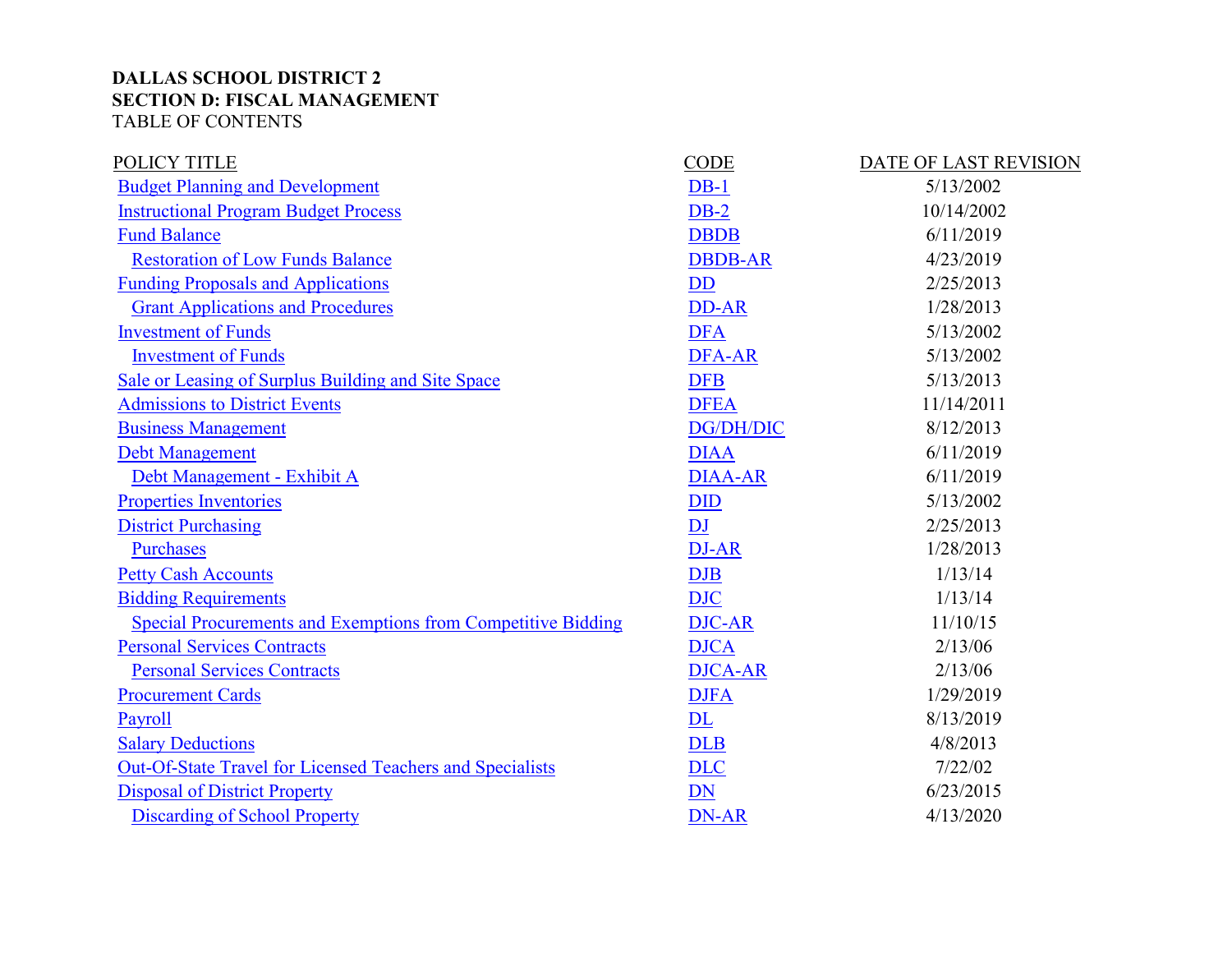### *DALLAS SCHOOL DISTRICT NO. 2 FINANCIAL REPORT 2020-2021*

|                    | <b>GENERAL FUND</b>                                       |                                    |                        |                            |                                                  |                                           |                                                                      |                             | 41.7%            |
|--------------------|-----------------------------------------------------------|------------------------------------|------------------------|----------------------------|--------------------------------------------------|-------------------------------------------|----------------------------------------------------------------------|-----------------------------|------------------|
|                    |                                                           |                                    |                        |                            |                                                  |                                           | <b>Total Received</b>                                                |                             |                  |
|                    | Revenue & Resources<br><b>Beginning Fund Balance</b>      | Sep-20<br>$\overline{\phantom{a}}$ | Oct-20<br>$\sim$       | <b>Nov-20</b>              | <b>YTD Total</b>                                 | Projected<br>1.850.000                    | & Projected<br>1,850,000                                             | <b>Budget</b><br>1,794,025  | YTD%<br>0.0%     |
|                    | Taxes                                                     |                                    | 11,563                 | 7,512,198                  | 7,523,761                                        | 478,034                                   | 8,001,795                                                            | 8,000,000                   | 94.0%            |
|                    | Interest Income                                           | 5,368                              | 4,149                  | 5,035                      | 24,099                                           | 41,737                                    | 65,837                                                               | 164,000                     | 14.7%            |
|                    | State School Funds<br>Common School Fund                  | 2,134,994                          | 2,134,994              | 2,134,994                  | 12,812,527                                       | 12,817,652<br>309,946                     | 25,630,179<br>309,946                                                | 25,735,242<br>340,000       | 49.8%<br>0.0%    |
|                    | <b>CARES Act Federal Stimulus</b>                         | 120,093                            | 68,499                 | 100,677                    | 289,269                                          | 406,962                                   | 696,231                                                              | 641,718                     | 45.1%            |
|                    | <b>Other Sources</b>                                      | 32,540                             | 61,857                 | 15,565                     | 122,254                                          | 821,865                                   | 944,119                                                              | 1,165,050                   | 10.5%            |
|                    | <b>Total Revenue</b>                                      | 2,292,995                          | 2,281,062              | 9,768,469                  | 20,771,910                                       | 16,726,197                                | 37,498,107                                                           | 37,840,035                  | 54.9%            |
|                    | FY 2019-2020 Year to date                                 | 2,176,700                          | 2,236,811              | 8,486,148                  | 19,387,245                                       |                                           |                                                                      |                             |                  |
|                    |                                                           |                                    |                        |                            |                                                  |                                           | <b>Total Expended</b>                                                |                             |                  |
|                    | <b>Expenditures by Object:</b><br>100 Salaries            | Sep-20<br>1,284,614                | Oct-20<br>1,428,767    | <b>Nov-20</b><br>1,361,152 | <b>YTD Total</b><br>4,764,619                    | Encumbered<br>11,432,177                  | & Encumbered<br>16, 196, 796                                         | <b>Budget</b><br>16,611,153 | YTD%<br>28.7%    |
|                    | 200 Associated Payroll                                    | 784,011                            | 864,599                | 820,498                    | 3.025.457                                        | 6,648,085                                 | 9,673,542                                                            | 10,309,621                  | 29.3%            |
|                    | 300 Services                                              | 477,410                            | 532,720                | 506,638                    | 2.684.076                                        | 4,380,569                                 | 7,064,645                                                            | 8,052,731                   | 33.3%            |
|                    | 400 Supplies & Materials                                  | 91,838                             | 67,086                 | 117,718                    | 329,421                                          | 208,875                                   | 538,295                                                              | 783,550                     | 42.0%            |
| FUND 100           | 500 Equipment<br>600 Dues, Fees & Insurance               | 30,511                             | ä,<br>750              | $\sim$<br>3,464            | 231,350                                          | 14,784                                    | 14,784<br>231,350                                                    | 35,000<br>235,680           | 0.0%<br>98.2%    |
|                    | 700 Fund Modifications                                    | $\blacksquare$                     | ÷.                     | ÷.                         | $\blacksquare$                                   | ÷.                                        | ÷.                                                                   | 10,000                      | 0.0%             |
|                    | 800 Planned Reserve                                       |                                    |                        |                            |                                                  |                                           |                                                                      | 1,802,300                   | 0.0%             |
|                    | Not Yet Encumbered/Projected<br><b>Total Expenditures</b> |                                    |                        |                            | 11,034,922                                       |                                           | 1,981,564<br>35,700,977                                              |                             |                  |
|                    | FY 2019-2020 Year to date                                 | 2,668,384<br>2,985,911             | 2,893,922<br>2,954,135 | 2,809,469<br>3,051,712     | 11,723,079                                       | 22,684,490                                |                                                                      | 37,840,035                  | 29.2%            |
|                    |                                                           |                                    |                        |                            |                                                  |                                           |                                                                      |                             |                  |
|                    | <b>Expenditures by Function: (Appropriated)</b>           | Sep-20                             | <b>Oct-20</b>          | <b>Nov-20</b>              | <b>YTD Total</b>                                 | Encumbered                                | <b>Total Expended</b><br>& Encumbered                                | <b>Budget</b>               | YTD <sub>%</sub> |
|                    | 1000 Instruction                                          | 1.750.112                          | 1,948,079              | 1,835,649                  | 6,647,031                                        | 15,183,827                                | 21,830,857                                                           | 23.314.785                  | 28.5%            |
|                    | 2000 Support                                              | 918,272                            | 945,843                | 973,820                    | 4.387.892                                        | 7,500,664                                 | 11,888,556                                                           | 12,712,950                  | 34.5%            |
|                    | 3000 Community Service                                    |                                    |                        | ÷.                         |                                                  |                                           |                                                                      | $\overline{a}$              |                  |
|                    | 5000 Transfers<br>6000 Contingency                        |                                    |                        | ÷.                         |                                                  | ÷.                                        |                                                                      | 10,000<br>1,802,300         | 0.0%<br>0.0%     |
|                    | Not Yet Encumbered/Projected                              |                                    |                        |                            |                                                  |                                           | 1,981,564                                                            |                             |                  |
|                    | <b>Total Expenditures</b>                                 | 2,668,384                          | 2,893,922              | 2,809,469                  | 11,034,922                                       | 22,684,490                                | 35,700,977                                                           | 37,840,035                  | 29.2%            |
|                    | FY 2019-2020 Year to date                                 | 2,985,911                          | 2,954,135              | 3,051,712                  | 11,723,079                                       |                                           |                                                                      |                             |                  |
|                    |                                                           |                                    |                        |                            |                                                  |                                           |                                                                      |                             |                  |
|                    |                                                           |                                    |                        |                            | <b>Current Projection of Ending Fund Balance</b> |                                           | 1,797,130                                                            | 5.0%                        |                  |
|                    |                                                           |                                    |                        |                            |                                                  |                                           |                                                                      |                             |                  |
|                    | <b>INVESTMENTS</b>                                        | Sep-20                             | Oct-20                 | <b>Nov-20</b>              |                                                  | <b>NOTES ON DEBT SERVICE</b>              |                                                                      |                             |                  |
|                    |                                                           |                                    |                        |                            |                                                  |                                           |                                                                      |                             |                  |
|                    | LGIP 5703 - SSF/Taxes                                     |                                    |                        |                            |                                                  | Debt Service GO Bonds - Debt Service Fund |                                                                      |                             |                  |
|                    | <b>Beginning Balance</b>                                  | 5,957,299                          | 5,568,976              | 4,559,095                  | Principal Outstanding June 1, 2020               |                                           |                                                                      | 7,767,044                   |                  |
|                    | Interest                                                  | 5,346                              | 4,104                  | 5,000                      |                                                  | Next Principal Amounts Due                | May-21                                                               | 2,622,764                   |                  |
|                    | Deposits                                                  | 2,164,138                          | 2,190,297              | 12,533,721                 |                                                  | Next Interest Amounts Due                 | Dec-20 / May-21                                                      | 273,090                     |                  |
|                    | Fees<br>Withdrawals                                       | (0)<br>(2,557,806)                 | (0)<br>(3,204,281)     | (0)<br>(5,329,982)         |                                                  |                                           |                                                                      |                             |                  |
|                    | Month-End Balance                                         | 5,568,976                          | 4,559,095              | 11,767,834                 |                                                  | Total GO Bond Payments Due 2020-21        |                                                                      | 2,895,854                   |                  |
|                    |                                                           |                                    |                        |                            |                                                  |                                           |                                                                      |                             |                  |
|                    | LGIP 5770 - Debt Service                                  |                                    |                        |                            |                                                  |                                           | <b>Current Debt Service Fund Balance</b>                             | 2,838,535                   |                  |
|                    | <b>Beginning Balance</b><br>Interest                      | 445,859<br>369                     | 454,034<br>352         | 458,668<br>730             |                                                  |                                           | Series 2015 final payment due                                        | <b>June 2022</b>            |                  |
|                    | Deposit                                                   | 7,806                              | 4,281                  | 2.479.982                  |                                                  |                                           | Series 2017 final payment due                                        | <b>June 2024</b>            |                  |
|                    | Fees                                                      |                                    |                        | $\sim$                     |                                                  |                                           |                                                                      |                             |                  |
|                    | Withdrawals<br>Month-End Balance                          | 454,034                            | 458,668                | (100, 846)<br>2,838,535    |                                                  |                                           |                                                                      |                             |                  |
|                    |                                                           |                                    |                        |                            |                                                  |                                           |                                                                      |                             |                  |
|                    | LGIP 5018 - Facilities, Repairs & Maintenance             |                                    |                        |                            |                                                  |                                           |                                                                      |                             |                  |
|                    | <b>Beginning Balance</b>                                  | 136,779                            | 136,891                | 136,997                    |                                                  |                                           | <b>Notes from the Business Office</b>                                |                             |                  |
|                    | Interest<br>Deposit                                       | 112                                | 106                    | 84                         | <b>Revenue highlights:</b>                       |                                           |                                                                      |                             |                  |
|                    | Fees                                                      |                                    |                        |                            |                                                  |                                           |                                                                      |                             |                  |
|                    | Withdrawals                                               |                                    |                        |                            |                                                  |                                           | <b>General Fund Projected ending fund balance (EFB):</b>             |                             |                  |
|                    | Month-End Balance                                         | 136,891                            | 136,997                | 137,081                    |                                                  |                                           |                                                                      |                             |                  |
|                    | LGIP 3974 - Bond Retainage                                |                                    |                        |                            |                                                  |                                           |                                                                      |                             |                  |
| <b>INVESTMENTS</b> | <b>Beginning Balance</b>                                  | 7,845                              | 7,851                  | 7,858                      |                                                  |                                           |                                                                      |                             |                  |
|                    | Interest                                                  | 6                                  | 6                      | 5                          |                                                  |                                           |                                                                      |                             |                  |
|                    | Deposit<br>Fees                                           |                                    |                        |                            | <b>Other Funds:</b>                              |                                           |                                                                      |                             |                  |
|                    | Withdrawals                                               |                                    |                        |                            |                                                  |                                           |                                                                      |                             |                  |
|                    | Month-End Balance                                         | 7,851                              | 7,858                  | 7,862                      |                                                  |                                           |                                                                      |                             |                  |
|                    | LGIP 6022 - GO Bonds Series 2017                          |                                    |                        |                            |                                                  |                                           |                                                                      |                             |                  |
|                    | <b>Beginning Balance</b>                                  | 3, 153, 145                        | 3,005,255              | 3,007,574                  |                                                  |                                           |                                                                      |                             |                  |
|                    | Interest                                                  | 2,470                              | 2,320                  | 1,703                      |                                                  |                                           | Please contact the business office 503-623-5594 or visit our website |                             |                  |
|                    | Deposit<br>Fees                                           |                                    |                        |                            |                                                  |                                           | www.dallas.k12.or.us for the most current copy of district financial |                             |                  |
|                    | Withdrawals                                               | (0)<br>(150, 360)                  | (0)                    | (323, 206)                 | information.                                     |                                           |                                                                      |                             |                  |
|                    | Month-End Balance                                         | 3,005,255                          | 3,007,574              | 2,686,071                  |                                                  |                                           |                                                                      |                             |                  |
|                    | Total Cash Invested in LGIP                               | 9,173,008                          | 8,170,191              | 17,437,383                 |                                                  |                                           |                                                                      |                             |                  |
|                    | <b>LGIP Interest Rate</b>                                 | 1.00%<br>10,677,358                | 0.91%<br>9,624,654     | 0.75%<br>16,916,383        |                                                  |                                           |                                                                      |                             |                  |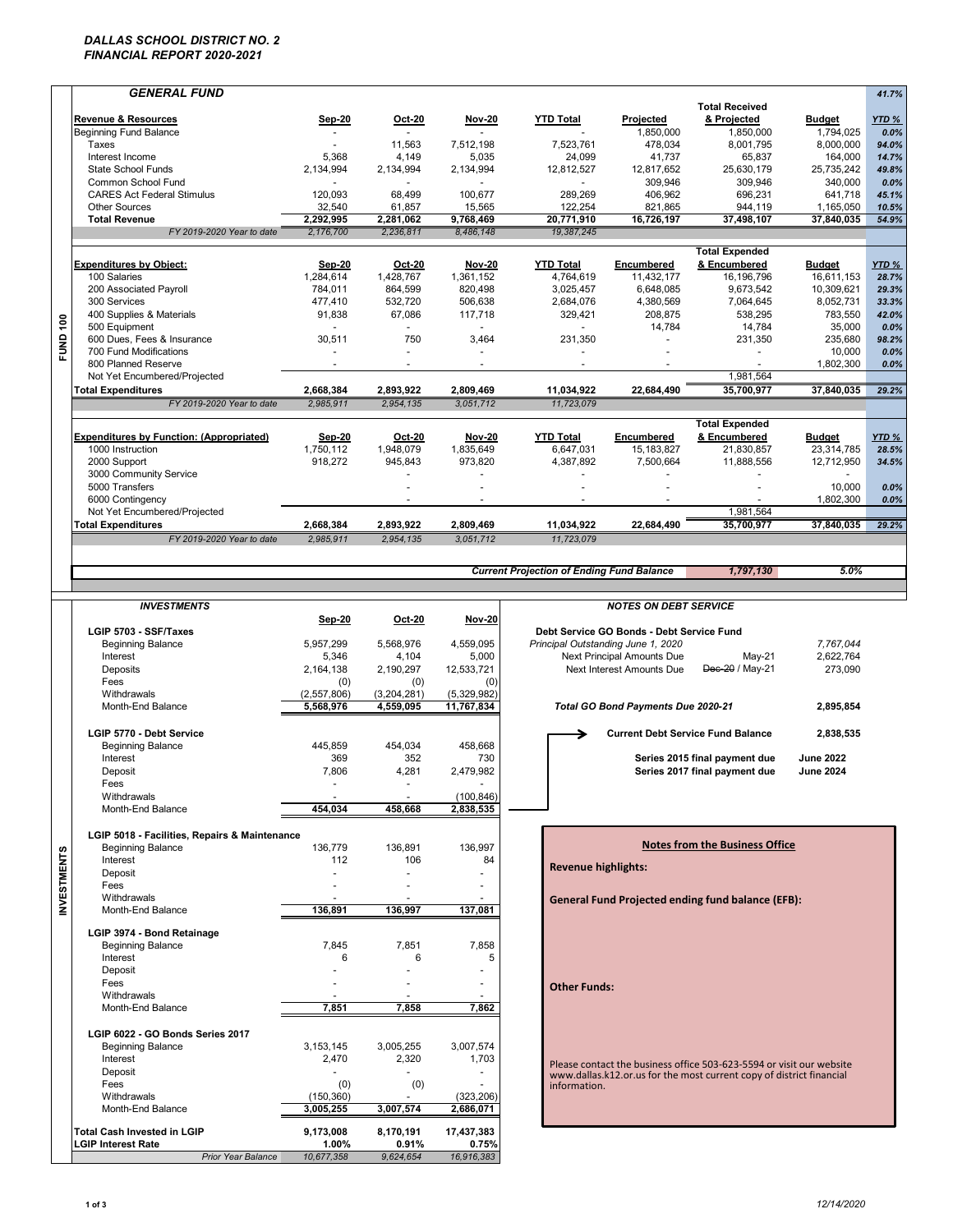### *DALLAS SCHOOL DISTRICT NO. 2 FINANCIAL REPORT 2020-2021*

|   | SUMMARY - ALL FUNDS (except Student Body)                        | Sep-20     | <b>Oct-20</b> | <b>Nov-20</b> | <b>YTD Total</b> | <b>Budget</b> | <u>YTD %</u> |
|---|------------------------------------------------------------------|------------|---------------|---------------|------------------|---------------|--------------|
|   |                                                                  | 2.354.600  | 2.408.482     | 12.889.864    | 24, 123, 557     | 53.439.830    | 45.1%        |
|   | Soll Total Revenue This Month<br>Ell<br>Total Expense This Month | 3.102.480  | 3.761.622     | 3.538.109     | 13.394.527       | 53.439.830    | 25.1%        |
| ÷ | 국 Excess / (Deficiency)<br>Revenue over Expenditures             | (747, 881) | (1,353,140)   | 9,351,755     | 10.729.030       |               |              |

| <b>Total Expense This Month</b><br>3,102,480<br>3,761,622<br>3,538,109<br>53,439,830<br>13,394,527<br>25.1%<br>$\frac{1}{2}$<br>Excess / (Deficiency)<br>÷.<br><b>Revenue over Expenditures</b><br>(747, 881)<br>(1,353,140)<br>9,351,755<br>10,729,030<br><b>FACILITIES. REPAIRS&amp; MAINTENANCE</b><br><b>Revenue &amp; Resources</b><br>Sep-20<br><b>YTD Total</b><br><b>Total Projected</b><br><b>Budget</b><br>YTD%<br><b>Oct-20</b><br><b>Nov-20</b><br><b>Expected</b><br><b>Beginning Fund Balance</b><br>289,748<br>289,748<br>300,000<br>0.0%<br>ä,<br>Revenue from Local Sources<br>106<br>84<br>558<br>2,700<br>4,600<br>112<br>800<br>12.1%<br>Revenue from Federal Sources<br>÷<br>80,000<br>Transfers/Sale of Property<br>80,000<br>80,000<br>$0.0\%$<br>÷.<br>$\sim$<br>$\ddot{\phantom{1}}$<br>$\blacksquare$<br><b>FUND 102</b><br>84<br>558<br>384,600<br><b>Total Revenue</b><br>112<br>106<br>372,448<br>370,548<br>0.1%<br>YTD %<br><b>Expenditures by Function:</b><br>Sep-20<br>Nov-20<br><b>YTD Total</b><br>Encumbered<br><b>Total Projected</b><br><b>Budget</b><br>Oct-20<br>Instruction - 1000<br>$\overline{\phantom{a}}$<br>$\sim$<br>Facilities - 2000<br>4,659<br>2,050<br>19,742<br>14,350<br>105,150<br>2,050<br>34,092<br>18.8%<br>Capital Projects - 4000<br>41,900<br>0.0%<br>Transfers to Other Funds - 5000<br>117,550<br>117,550<br>117,550<br>0.0%<br>$\ddot{\phantom{1}}$<br>$\sim$<br>÷.<br>Fac, Rep and Maint - Unap End Fund Bal<br>120,000<br>0.0%<br>4,659<br>2,050<br>2,050<br>19,742<br>131,900<br>151,642<br>5.1%<br><b>Total Expenditures</b><br>384,600<br><b>Projected Ending Balance</b><br>218,906<br><b>FOOD SERVICE</b><br><b>YTD Total</b><br><b>Expected</b><br><b>Total Projected</b><br><b>Budget</b><br>YTD %<br>Sep-20<br><b>Oct-20</b><br><b>Nov-20</b><br>14,882<br><b>Beginning Fund Balance</b><br>14,882<br>10,000<br>0.0%<br>$\overline{a}$<br>$\sim$<br>Revenue from Local Sources<br>922<br>28<br>14<br>761<br>75,000<br>100<br>215,100<br>0.4%<br>41,000<br>Revenue from State Sources<br>6,054<br>6,054<br>47,054<br>46,820<br>12.9%<br>Revenue from Federal Sources<br>43,327<br>37,543<br>80,870<br>538,000<br>618,870<br>810,000<br>10.0%<br>÷,<br><b>FUND 203</b><br>Transfers/Sale of Property<br>10,000<br>0.0%<br>$\blacksquare$<br>$\overline{\phantom{a}}$<br><b>Total Revenue</b><br>44,249<br>37,571<br>6,068<br>87,685<br>668,882<br>680,906<br>1,091,920<br>8.0%<br><b>Total Projected</b><br><b>Expenditures by Function:</b><br>Sep-20<br><b>Oct-20</b><br><b>YTD Total</b><br>Encumbered<br><b>Budget</b><br>YTD %<br><b>Nov-20</b><br>Food Service - 3100<br>92,420<br>71,669<br>44,772<br>264,173<br>525,000<br>789,173<br>1,081,920<br>24.4%<br>Food Service - Unap Ending Fund Bal<br>10,000<br>0.0%<br>44,772<br>92,420<br>71,669<br>264,173<br>525,000<br>789,173<br>1,091,920<br><b>Total Expenditures</b><br><b>Projected Ending Balance</b><br>(108, 267)<br>YTD%<br><b>SPECIAL GRANTS &amp; PROJECTS</b><br><b>Oct-20</b><br><b>Nov-20</b><br><b>YTD Total</b><br><b>Budget</b><br>Sep-20<br>5,400<br>4,786<br>210,000<br>Revenue from Local Sources<br>5,755<br>21,071<br>10.0%<br>Revenue from Intermediate Sources<br>609,586<br>$0.0\%$<br>68,907<br>169,140<br>251,532<br>Revenue from State Sources<br>4,175,454<br>6.0%<br>$\blacksquare$<br>8,650<br>8,444<br>84,798<br><b>Revenue from Federal Sources</b><br>52,063<br>1,773,885<br>4.8%<br>FUND 201-299<br><b>Transfers from General Fund</b><br><b>Total Revenue</b><br>14,405<br>82,751<br>225,990<br>357,400<br>6,768,925<br>5.3%<br><b>Expenditures by Function:</b><br><b>Oct-20</b><br><b>YTD Total</b><br>Encumbered<br><b>Total Projected</b><br><b>Budget</b><br>YTD %<br>Sep-20<br><b>Nov-20</b><br>Special Grants & Projects - 1000<br>364,621<br>1,024,684<br>5,090,913<br>295,262<br>284,471<br>1.873.152<br>2,897,836<br>20.1%<br>Special Grants & Projects - 2000<br>72,009<br>102,259<br>108,772<br>315,224<br>416,899<br>732,123<br>1,570,012<br>20.1%<br>Special Grants & Projects - 3000<br>28,000<br>0.0%<br>Special Grants & Projects - 4000<br>537<br>537<br>#DIV/0!<br>$\sim$<br>Transfers to Other Funds - 5000<br>80,000<br>0.0%<br><b>Total Expenditures</b><br>367,809<br>466,880<br>393,243<br>1,340,445<br>2,290,051<br>3,630,496<br>6.768.925<br>19.8%<br><b>DEBT SERVICE - GO BONDS</b><br>Revenue & Resources<br><b>YTD Total</b><br>Sep-20<br>Oct-20<br>Nov-20<br><b>Budget</b><br>YTD %<br><b>Beginning Fund Balance</b><br>240,000<br>0.0%<br>$\sim$<br>Revenue from Property Tax Receipts<br>4,281<br>2,886,810<br>2,891,091<br>2,831,800<br>102.1%<br>$\blacksquare$<br>Revenue from Interest Income<br>369<br>352<br>735<br>2,256<br>25,000<br>9.0%<br>Transfers from Other Fund<br>$\sim$<br>$\tilde{5}$<br>369<br><b>Total Revenue</b><br>4,634<br>2,887,545<br>2,893,347<br>3,096,800<br>93.4%<br>FUND<br><b>Total Projected</b><br>YTD%<br><b>Expenditures by Function:</b><br>Sep-20<br>Encumbered<br>Oct-20<br><b>Nov-20</b><br><b>YTD Total</b><br><b>Budget</b><br>Debt Service - 5110 610 Principal<br>2,622,764<br>0.0%<br>$\overline{\phantom{a}}$<br>Debt Service - 5110 621 Interest<br>100,850<br>100,850<br>100,850<br>373,936<br>$\ddot{\phantom{1}}$<br>Debt Service - 5110 640 Bank Fees<br>100<br>$0.0\%$<br>÷,<br>ä,<br>÷.<br>Debt Service - Unap End Fund Bal<br>100,000<br>$0.0\%$<br>$\overline{\phantom{a}}$<br>ä,<br>$\sim$<br>100,850<br>100.850<br>100,850<br><b>Total Expenditures</b><br>3,096,800<br>÷.<br>÷<br><b>DEBT SERVICE - FULL FAITH &amp; CREDIT</b><br><b>Revenue &amp; Resources</b><br><b>YTD Total</b><br><b>Budget</b><br><u>Sep-20</u><br>Oct-20<br><b>Nov-20</b><br><u>YTD %</u><br><b>Beginning Fund Balance</b><br>$\sim$<br>$\blacksquare$<br>$\sim$<br>$\overline{\phantom{a}}$<br><b>Transfers from Other Fund</b><br>117,550<br>0.0%<br><b>FUND 302</b><br>117,550<br><b>Total Revenue</b><br>L.<br>L.<br>$\overline{\phantom{a}}$<br><b>Expenditures by Function:</b><br><b>YTD Total</b><br>Encumbered<br><b>Total Projected</b><br><u>YTD %</u><br><u>Sep-20</u><br>Oct-20<br><b>Nov-20</b><br>Budget<br>Debt Service - 5110 610 Principal<br>94,000<br>94,000<br>94,000<br>0.0%<br>23,550<br>Debt Service - 5110 621 Interest<br>23,550<br>23,550<br>÷,<br>ä,<br>Debt Service - Unap End Fund Bal<br>÷,<br>117,550<br>117,550<br>117,550<br><b>Total Expenditures</b><br>$\overline{\phantom{a}}$<br>$\overline{\phantom{a}}$<br>$\blacksquare$<br>÷ |       | Total Revenue This Month | 2,354,600 | 2,408,482 | 12,889,864 | 24,123,557 |  | 53,439,830 | 45.1%   |
|--------------------------------------------------------------------------------------------------------------------------------------------------------------------------------------------------------------------------------------------------------------------------------------------------------------------------------------------------------------------------------------------------------------------------------------------------------------------------------------------------------------------------------------------------------------------------------------------------------------------------------------------------------------------------------------------------------------------------------------------------------------------------------------------------------------------------------------------------------------------------------------------------------------------------------------------------------------------------------------------------------------------------------------------------------------------------------------------------------------------------------------------------------------------------------------------------------------------------------------------------------------------------------------------------------------------------------------------------------------------------------------------------------------------------------------------------------------------------------------------------------------------------------------------------------------------------------------------------------------------------------------------------------------------------------------------------------------------------------------------------------------------------------------------------------------------------------------------------------------------------------------------------------------------------------------------------------------------------------------------------------------------------------------------------------------------------------------------------------------------------------------------------------------------------------------------------------------------------------------------------------------------------------------------------------------------------------------------------------------------------------------------------------------------------------------------------------------------------------------------------------------------------------------------------------------------------------------------------------------------------------------------------------------------------------------------------------------------------------------------------------------------------------------------------------------------------------------------------------------------------------------------------------------------------------------------------------------------------------------------------------------------------------------------------------------------------------------------------------------------------------------------------------------------------------------------------------------------------------------------------------------------------------------------------------------------------------------------------------------------------------------------------------------------------------------------------------------------------------------------------------------------------------------------------------------------------------------------------------------------------------------------------------------------------------------------------------------------------------------------------------------------------------------------------------------------------------------------------------------------------------------------------------------------------------------------------------------------------------------------------------------------------------------------------------------------------------------------------------------------------------------------------------------------------------------------------------------------------------------------------------------------------------------------------------------------------------------------------------------------------------------------------------------------------------------------------------------------------------------------------------------------------------------------------------------------------------------------------------------------------------------------------------------------------------------------------------------------------------------------------------------------------------------------------------------------------------------------------------------------------------------------------------------------------------------------------------------------------------------------------------------------------------------------------------------------------------------------------------------------------------------------------------------------------------------------------------------------------------------------------------------------------------------------------------------------------------------------------------------------------------------------------------------------------------------------------------------------------------------------------------------------------------------------------------------------------------------------------------------------------------------------------------------------------------------------------------------------------------------------------------------------------------------------------------------------------------------------------------------------------------------------------------------------------------------------------------------------------------------------------------------------------------------------------------------------------------------------------------------------------------------------------------------------------------------------------------------------------------------------------------------------------------------------------------------------------------------------------------------------------------------------------------------------------------------------------------------------------------------------------------------------|-------|--------------------------|-----------|-----------|------------|------------|--|------------|---------|
|                                                                                                                                                                                                                                                                                                                                                                                                                                                                                                                                                                                                                                                                                                                                                                                                                                                                                                                                                                                                                                                                                                                                                                                                                                                                                                                                                                                                                                                                                                                                                                                                                                                                                                                                                                                                                                                                                                                                                                                                                                                                                                                                                                                                                                                                                                                                                                                                                                                                                                                                                                                                                                                                                                                                                                                                                                                                                                                                                                                                                                                                                                                                                                                                                                                                                                                                                                                                                                                                                                                                                                                                                                                                                                                                                                                                                                                                                                                                                                                                                                                                                                                                                                                                                                                                                                                                                                                                                                                                                                                                                                                                                                                                                                                                                                                                                                                                                                                                                                                                                                                                                                                                                                                                                                                                                                                                                                                                                                                                                                                                                                                                                                                                                                                                                                                                                                                                                                                                                                                                                                                                                                                                                                                                                                                                                                                                                                                                                                                                                                                    | FUNDS |                          |           |           |            |            |  |            |         |
|                                                                                                                                                                                                                                                                                                                                                                                                                                                                                                                                                                                                                                                                                                                                                                                                                                                                                                                                                                                                                                                                                                                                                                                                                                                                                                                                                                                                                                                                                                                                                                                                                                                                                                                                                                                                                                                                                                                                                                                                                                                                                                                                                                                                                                                                                                                                                                                                                                                                                                                                                                                                                                                                                                                                                                                                                                                                                                                                                                                                                                                                                                                                                                                                                                                                                                                                                                                                                                                                                                                                                                                                                                                                                                                                                                                                                                                                                                                                                                                                                                                                                                                                                                                                                                                                                                                                                                                                                                                                                                                                                                                                                                                                                                                                                                                                                                                                                                                                                                                                                                                                                                                                                                                                                                                                                                                                                                                                                                                                                                                                                                                                                                                                                                                                                                                                                                                                                                                                                                                                                                                                                                                                                                                                                                                                                                                                                                                                                                                                                                                    |       |                          |           |           |            |            |  |            |         |
|                                                                                                                                                                                                                                                                                                                                                                                                                                                                                                                                                                                                                                                                                                                                                                                                                                                                                                                                                                                                                                                                                                                                                                                                                                                                                                                                                                                                                                                                                                                                                                                                                                                                                                                                                                                                                                                                                                                                                                                                                                                                                                                                                                                                                                                                                                                                                                                                                                                                                                                                                                                                                                                                                                                                                                                                                                                                                                                                                                                                                                                                                                                                                                                                                                                                                                                                                                                                                                                                                                                                                                                                                                                                                                                                                                                                                                                                                                                                                                                                                                                                                                                                                                                                                                                                                                                                                                                                                                                                                                                                                                                                                                                                                                                                                                                                                                                                                                                                                                                                                                                                                                                                                                                                                                                                                                                                                                                                                                                                                                                                                                                                                                                                                                                                                                                                                                                                                                                                                                                                                                                                                                                                                                                                                                                                                                                                                                                                                                                                                                                    |       |                          |           |           |            |            |  |            |         |
|                                                                                                                                                                                                                                                                                                                                                                                                                                                                                                                                                                                                                                                                                                                                                                                                                                                                                                                                                                                                                                                                                                                                                                                                                                                                                                                                                                                                                                                                                                                                                                                                                                                                                                                                                                                                                                                                                                                                                                                                                                                                                                                                                                                                                                                                                                                                                                                                                                                                                                                                                                                                                                                                                                                                                                                                                                                                                                                                                                                                                                                                                                                                                                                                                                                                                                                                                                                                                                                                                                                                                                                                                                                                                                                                                                                                                                                                                                                                                                                                                                                                                                                                                                                                                                                                                                                                                                                                                                                                                                                                                                                                                                                                                                                                                                                                                                                                                                                                                                                                                                                                                                                                                                                                                                                                                                                                                                                                                                                                                                                                                                                                                                                                                                                                                                                                                                                                                                                                                                                                                                                                                                                                                                                                                                                                                                                                                                                                                                                                                                                    |       |                          |           |           |            |            |  |            |         |
|                                                                                                                                                                                                                                                                                                                                                                                                                                                                                                                                                                                                                                                                                                                                                                                                                                                                                                                                                                                                                                                                                                                                                                                                                                                                                                                                                                                                                                                                                                                                                                                                                                                                                                                                                                                                                                                                                                                                                                                                                                                                                                                                                                                                                                                                                                                                                                                                                                                                                                                                                                                                                                                                                                                                                                                                                                                                                                                                                                                                                                                                                                                                                                                                                                                                                                                                                                                                                                                                                                                                                                                                                                                                                                                                                                                                                                                                                                                                                                                                                                                                                                                                                                                                                                                                                                                                                                                                                                                                                                                                                                                                                                                                                                                                                                                                                                                                                                                                                                                                                                                                                                                                                                                                                                                                                                                                                                                                                                                                                                                                                                                                                                                                                                                                                                                                                                                                                                                                                                                                                                                                                                                                                                                                                                                                                                                                                                                                                                                                                                                    |       |                          |           |           |            |            |  |            |         |
|                                                                                                                                                                                                                                                                                                                                                                                                                                                                                                                                                                                                                                                                                                                                                                                                                                                                                                                                                                                                                                                                                                                                                                                                                                                                                                                                                                                                                                                                                                                                                                                                                                                                                                                                                                                                                                                                                                                                                                                                                                                                                                                                                                                                                                                                                                                                                                                                                                                                                                                                                                                                                                                                                                                                                                                                                                                                                                                                                                                                                                                                                                                                                                                                                                                                                                                                                                                                                                                                                                                                                                                                                                                                                                                                                                                                                                                                                                                                                                                                                                                                                                                                                                                                                                                                                                                                                                                                                                                                                                                                                                                                                                                                                                                                                                                                                                                                                                                                                                                                                                                                                                                                                                                                                                                                                                                                                                                                                                                                                                                                                                                                                                                                                                                                                                                                                                                                                                                                                                                                                                                                                                                                                                                                                                                                                                                                                                                                                                                                                                                    |       |                          |           |           |            |            |  |            |         |
|                                                                                                                                                                                                                                                                                                                                                                                                                                                                                                                                                                                                                                                                                                                                                                                                                                                                                                                                                                                                                                                                                                                                                                                                                                                                                                                                                                                                                                                                                                                                                                                                                                                                                                                                                                                                                                                                                                                                                                                                                                                                                                                                                                                                                                                                                                                                                                                                                                                                                                                                                                                                                                                                                                                                                                                                                                                                                                                                                                                                                                                                                                                                                                                                                                                                                                                                                                                                                                                                                                                                                                                                                                                                                                                                                                                                                                                                                                                                                                                                                                                                                                                                                                                                                                                                                                                                                                                                                                                                                                                                                                                                                                                                                                                                                                                                                                                                                                                                                                                                                                                                                                                                                                                                                                                                                                                                                                                                                                                                                                                                                                                                                                                                                                                                                                                                                                                                                                                                                                                                                                                                                                                                                                                                                                                                                                                                                                                                                                                                                                                    |       |                          |           |           |            |            |  |            |         |
|                                                                                                                                                                                                                                                                                                                                                                                                                                                                                                                                                                                                                                                                                                                                                                                                                                                                                                                                                                                                                                                                                                                                                                                                                                                                                                                                                                                                                                                                                                                                                                                                                                                                                                                                                                                                                                                                                                                                                                                                                                                                                                                                                                                                                                                                                                                                                                                                                                                                                                                                                                                                                                                                                                                                                                                                                                                                                                                                                                                                                                                                                                                                                                                                                                                                                                                                                                                                                                                                                                                                                                                                                                                                                                                                                                                                                                                                                                                                                                                                                                                                                                                                                                                                                                                                                                                                                                                                                                                                                                                                                                                                                                                                                                                                                                                                                                                                                                                                                                                                                                                                                                                                                                                                                                                                                                                                                                                                                                                                                                                                                                                                                                                                                                                                                                                                                                                                                                                                                                                                                                                                                                                                                                                                                                                                                                                                                                                                                                                                                                                    |       |                          |           |           |            |            |  |            |         |
|                                                                                                                                                                                                                                                                                                                                                                                                                                                                                                                                                                                                                                                                                                                                                                                                                                                                                                                                                                                                                                                                                                                                                                                                                                                                                                                                                                                                                                                                                                                                                                                                                                                                                                                                                                                                                                                                                                                                                                                                                                                                                                                                                                                                                                                                                                                                                                                                                                                                                                                                                                                                                                                                                                                                                                                                                                                                                                                                                                                                                                                                                                                                                                                                                                                                                                                                                                                                                                                                                                                                                                                                                                                                                                                                                                                                                                                                                                                                                                                                                                                                                                                                                                                                                                                                                                                                                                                                                                                                                                                                                                                                                                                                                                                                                                                                                                                                                                                                                                                                                                                                                                                                                                                                                                                                                                                                                                                                                                                                                                                                                                                                                                                                                                                                                                                                                                                                                                                                                                                                                                                                                                                                                                                                                                                                                                                                                                                                                                                                                                                    |       |                          |           |           |            |            |  |            |         |
|                                                                                                                                                                                                                                                                                                                                                                                                                                                                                                                                                                                                                                                                                                                                                                                                                                                                                                                                                                                                                                                                                                                                                                                                                                                                                                                                                                                                                                                                                                                                                                                                                                                                                                                                                                                                                                                                                                                                                                                                                                                                                                                                                                                                                                                                                                                                                                                                                                                                                                                                                                                                                                                                                                                                                                                                                                                                                                                                                                                                                                                                                                                                                                                                                                                                                                                                                                                                                                                                                                                                                                                                                                                                                                                                                                                                                                                                                                                                                                                                                                                                                                                                                                                                                                                                                                                                                                                                                                                                                                                                                                                                                                                                                                                                                                                                                                                                                                                                                                                                                                                                                                                                                                                                                                                                                                                                                                                                                                                                                                                                                                                                                                                                                                                                                                                                                                                                                                                                                                                                                                                                                                                                                                                                                                                                                                                                                                                                                                                                                                                    |       |                          |           |           |            |            |  |            |         |
|                                                                                                                                                                                                                                                                                                                                                                                                                                                                                                                                                                                                                                                                                                                                                                                                                                                                                                                                                                                                                                                                                                                                                                                                                                                                                                                                                                                                                                                                                                                                                                                                                                                                                                                                                                                                                                                                                                                                                                                                                                                                                                                                                                                                                                                                                                                                                                                                                                                                                                                                                                                                                                                                                                                                                                                                                                                                                                                                                                                                                                                                                                                                                                                                                                                                                                                                                                                                                                                                                                                                                                                                                                                                                                                                                                                                                                                                                                                                                                                                                                                                                                                                                                                                                                                                                                                                                                                                                                                                                                                                                                                                                                                                                                                                                                                                                                                                                                                                                                                                                                                                                                                                                                                                                                                                                                                                                                                                                                                                                                                                                                                                                                                                                                                                                                                                                                                                                                                                                                                                                                                                                                                                                                                                                                                                                                                                                                                                                                                                                                                    |       |                          |           |           |            |            |  |            |         |
|                                                                                                                                                                                                                                                                                                                                                                                                                                                                                                                                                                                                                                                                                                                                                                                                                                                                                                                                                                                                                                                                                                                                                                                                                                                                                                                                                                                                                                                                                                                                                                                                                                                                                                                                                                                                                                                                                                                                                                                                                                                                                                                                                                                                                                                                                                                                                                                                                                                                                                                                                                                                                                                                                                                                                                                                                                                                                                                                                                                                                                                                                                                                                                                                                                                                                                                                                                                                                                                                                                                                                                                                                                                                                                                                                                                                                                                                                                                                                                                                                                                                                                                                                                                                                                                                                                                                                                                                                                                                                                                                                                                                                                                                                                                                                                                                                                                                                                                                                                                                                                                                                                                                                                                                                                                                                                                                                                                                                                                                                                                                                                                                                                                                                                                                                                                                                                                                                                                                                                                                                                                                                                                                                                                                                                                                                                                                                                                                                                                                                                                    |       |                          |           |           |            |            |  |            |         |
|                                                                                                                                                                                                                                                                                                                                                                                                                                                                                                                                                                                                                                                                                                                                                                                                                                                                                                                                                                                                                                                                                                                                                                                                                                                                                                                                                                                                                                                                                                                                                                                                                                                                                                                                                                                                                                                                                                                                                                                                                                                                                                                                                                                                                                                                                                                                                                                                                                                                                                                                                                                                                                                                                                                                                                                                                                                                                                                                                                                                                                                                                                                                                                                                                                                                                                                                                                                                                                                                                                                                                                                                                                                                                                                                                                                                                                                                                                                                                                                                                                                                                                                                                                                                                                                                                                                                                                                                                                                                                                                                                                                                                                                                                                                                                                                                                                                                                                                                                                                                                                                                                                                                                                                                                                                                                                                                                                                                                                                                                                                                                                                                                                                                                                                                                                                                                                                                                                                                                                                                                                                                                                                                                                                                                                                                                                                                                                                                                                                                                                                    |       |                          |           |           |            |            |  |            |         |
|                                                                                                                                                                                                                                                                                                                                                                                                                                                                                                                                                                                                                                                                                                                                                                                                                                                                                                                                                                                                                                                                                                                                                                                                                                                                                                                                                                                                                                                                                                                                                                                                                                                                                                                                                                                                                                                                                                                                                                                                                                                                                                                                                                                                                                                                                                                                                                                                                                                                                                                                                                                                                                                                                                                                                                                                                                                                                                                                                                                                                                                                                                                                                                                                                                                                                                                                                                                                                                                                                                                                                                                                                                                                                                                                                                                                                                                                                                                                                                                                                                                                                                                                                                                                                                                                                                                                                                                                                                                                                                                                                                                                                                                                                                                                                                                                                                                                                                                                                                                                                                                                                                                                                                                                                                                                                                                                                                                                                                                                                                                                                                                                                                                                                                                                                                                                                                                                                                                                                                                                                                                                                                                                                                                                                                                                                                                                                                                                                                                                                                                    |       |                          |           |           |            |            |  |            |         |
|                                                                                                                                                                                                                                                                                                                                                                                                                                                                                                                                                                                                                                                                                                                                                                                                                                                                                                                                                                                                                                                                                                                                                                                                                                                                                                                                                                                                                                                                                                                                                                                                                                                                                                                                                                                                                                                                                                                                                                                                                                                                                                                                                                                                                                                                                                                                                                                                                                                                                                                                                                                                                                                                                                                                                                                                                                                                                                                                                                                                                                                                                                                                                                                                                                                                                                                                                                                                                                                                                                                                                                                                                                                                                                                                                                                                                                                                                                                                                                                                                                                                                                                                                                                                                                                                                                                                                                                                                                                                                                                                                                                                                                                                                                                                                                                                                                                                                                                                                                                                                                                                                                                                                                                                                                                                                                                                                                                                                                                                                                                                                                                                                                                                                                                                                                                                                                                                                                                                                                                                                                                                                                                                                                                                                                                                                                                                                                                                                                                                                                                    |       |                          |           |           |            |            |  |            |         |
|                                                                                                                                                                                                                                                                                                                                                                                                                                                                                                                                                                                                                                                                                                                                                                                                                                                                                                                                                                                                                                                                                                                                                                                                                                                                                                                                                                                                                                                                                                                                                                                                                                                                                                                                                                                                                                                                                                                                                                                                                                                                                                                                                                                                                                                                                                                                                                                                                                                                                                                                                                                                                                                                                                                                                                                                                                                                                                                                                                                                                                                                                                                                                                                                                                                                                                                                                                                                                                                                                                                                                                                                                                                                                                                                                                                                                                                                                                                                                                                                                                                                                                                                                                                                                                                                                                                                                                                                                                                                                                                                                                                                                                                                                                                                                                                                                                                                                                                                                                                                                                                                                                                                                                                                                                                                                                                                                                                                                                                                                                                                                                                                                                                                                                                                                                                                                                                                                                                                                                                                                                                                                                                                                                                                                                                                                                                                                                                                                                                                                                                    |       |                          |           |           |            |            |  |            |         |
|                                                                                                                                                                                                                                                                                                                                                                                                                                                                                                                                                                                                                                                                                                                                                                                                                                                                                                                                                                                                                                                                                                                                                                                                                                                                                                                                                                                                                                                                                                                                                                                                                                                                                                                                                                                                                                                                                                                                                                                                                                                                                                                                                                                                                                                                                                                                                                                                                                                                                                                                                                                                                                                                                                                                                                                                                                                                                                                                                                                                                                                                                                                                                                                                                                                                                                                                                                                                                                                                                                                                                                                                                                                                                                                                                                                                                                                                                                                                                                                                                                                                                                                                                                                                                                                                                                                                                                                                                                                                                                                                                                                                                                                                                                                                                                                                                                                                                                                                                                                                                                                                                                                                                                                                                                                                                                                                                                                                                                                                                                                                                                                                                                                                                                                                                                                                                                                                                                                                                                                                                                                                                                                                                                                                                                                                                                                                                                                                                                                                                                                    |       |                          |           |           |            |            |  |            |         |
|                                                                                                                                                                                                                                                                                                                                                                                                                                                                                                                                                                                                                                                                                                                                                                                                                                                                                                                                                                                                                                                                                                                                                                                                                                                                                                                                                                                                                                                                                                                                                                                                                                                                                                                                                                                                                                                                                                                                                                                                                                                                                                                                                                                                                                                                                                                                                                                                                                                                                                                                                                                                                                                                                                                                                                                                                                                                                                                                                                                                                                                                                                                                                                                                                                                                                                                                                                                                                                                                                                                                                                                                                                                                                                                                                                                                                                                                                                                                                                                                                                                                                                                                                                                                                                                                                                                                                                                                                                                                                                                                                                                                                                                                                                                                                                                                                                                                                                                                                                                                                                                                                                                                                                                                                                                                                                                                                                                                                                                                                                                                                                                                                                                                                                                                                                                                                                                                                                                                                                                                                                                                                                                                                                                                                                                                                                                                                                                                                                                                                                                    |       |                          |           |           |            |            |  |            |         |
|                                                                                                                                                                                                                                                                                                                                                                                                                                                                                                                                                                                                                                                                                                                                                                                                                                                                                                                                                                                                                                                                                                                                                                                                                                                                                                                                                                                                                                                                                                                                                                                                                                                                                                                                                                                                                                                                                                                                                                                                                                                                                                                                                                                                                                                                                                                                                                                                                                                                                                                                                                                                                                                                                                                                                                                                                                                                                                                                                                                                                                                                                                                                                                                                                                                                                                                                                                                                                                                                                                                                                                                                                                                                                                                                                                                                                                                                                                                                                                                                                                                                                                                                                                                                                                                                                                                                                                                                                                                                                                                                                                                                                                                                                                                                                                                                                                                                                                                                                                                                                                                                                                                                                                                                                                                                                                                                                                                                                                                                                                                                                                                                                                                                                                                                                                                                                                                                                                                                                                                                                                                                                                                                                                                                                                                                                                                                                                                                                                                                                                                    |       |                          |           |           |            |            |  |            |         |
|                                                                                                                                                                                                                                                                                                                                                                                                                                                                                                                                                                                                                                                                                                                                                                                                                                                                                                                                                                                                                                                                                                                                                                                                                                                                                                                                                                                                                                                                                                                                                                                                                                                                                                                                                                                                                                                                                                                                                                                                                                                                                                                                                                                                                                                                                                                                                                                                                                                                                                                                                                                                                                                                                                                                                                                                                                                                                                                                                                                                                                                                                                                                                                                                                                                                                                                                                                                                                                                                                                                                                                                                                                                                                                                                                                                                                                                                                                                                                                                                                                                                                                                                                                                                                                                                                                                                                                                                                                                                                                                                                                                                                                                                                                                                                                                                                                                                                                                                                                                                                                                                                                                                                                                                                                                                                                                                                                                                                                                                                                                                                                                                                                                                                                                                                                                                                                                                                                                                                                                                                                                                                                                                                                                                                                                                                                                                                                                                                                                                                                                    |       |                          |           |           |            |            |  |            |         |
|                                                                                                                                                                                                                                                                                                                                                                                                                                                                                                                                                                                                                                                                                                                                                                                                                                                                                                                                                                                                                                                                                                                                                                                                                                                                                                                                                                                                                                                                                                                                                                                                                                                                                                                                                                                                                                                                                                                                                                                                                                                                                                                                                                                                                                                                                                                                                                                                                                                                                                                                                                                                                                                                                                                                                                                                                                                                                                                                                                                                                                                                                                                                                                                                                                                                                                                                                                                                                                                                                                                                                                                                                                                                                                                                                                                                                                                                                                                                                                                                                                                                                                                                                                                                                                                                                                                                                                                                                                                                                                                                                                                                                                                                                                                                                                                                                                                                                                                                                                                                                                                                                                                                                                                                                                                                                                                                                                                                                                                                                                                                                                                                                                                                                                                                                                                                                                                                                                                                                                                                                                                                                                                                                                                                                                                                                                                                                                                                                                                                                                                    |       |                          |           |           |            |            |  |            | 24.2%   |
|                                                                                                                                                                                                                                                                                                                                                                                                                                                                                                                                                                                                                                                                                                                                                                                                                                                                                                                                                                                                                                                                                                                                                                                                                                                                                                                                                                                                                                                                                                                                                                                                                                                                                                                                                                                                                                                                                                                                                                                                                                                                                                                                                                                                                                                                                                                                                                                                                                                                                                                                                                                                                                                                                                                                                                                                                                                                                                                                                                                                                                                                                                                                                                                                                                                                                                                                                                                                                                                                                                                                                                                                                                                                                                                                                                                                                                                                                                                                                                                                                                                                                                                                                                                                                                                                                                                                                                                                                                                                                                                                                                                                                                                                                                                                                                                                                                                                                                                                                                                                                                                                                                                                                                                                                                                                                                                                                                                                                                                                                                                                                                                                                                                                                                                                                                                                                                                                                                                                                                                                                                                                                                                                                                                                                                                                                                                                                                                                                                                                                                                    |       |                          |           |           |            |            |  |            |         |
|                                                                                                                                                                                                                                                                                                                                                                                                                                                                                                                                                                                                                                                                                                                                                                                                                                                                                                                                                                                                                                                                                                                                                                                                                                                                                                                                                                                                                                                                                                                                                                                                                                                                                                                                                                                                                                                                                                                                                                                                                                                                                                                                                                                                                                                                                                                                                                                                                                                                                                                                                                                                                                                                                                                                                                                                                                                                                                                                                                                                                                                                                                                                                                                                                                                                                                                                                                                                                                                                                                                                                                                                                                                                                                                                                                                                                                                                                                                                                                                                                                                                                                                                                                                                                                                                                                                                                                                                                                                                                                                                                                                                                                                                                                                                                                                                                                                                                                                                                                                                                                                                                                                                                                                                                                                                                                                                                                                                                                                                                                                                                                                                                                                                                                                                                                                                                                                                                                                                                                                                                                                                                                                                                                                                                                                                                                                                                                                                                                                                                                                    |       |                          |           |           |            |            |  |            |         |
|                                                                                                                                                                                                                                                                                                                                                                                                                                                                                                                                                                                                                                                                                                                                                                                                                                                                                                                                                                                                                                                                                                                                                                                                                                                                                                                                                                                                                                                                                                                                                                                                                                                                                                                                                                                                                                                                                                                                                                                                                                                                                                                                                                                                                                                                                                                                                                                                                                                                                                                                                                                                                                                                                                                                                                                                                                                                                                                                                                                                                                                                                                                                                                                                                                                                                                                                                                                                                                                                                                                                                                                                                                                                                                                                                                                                                                                                                                                                                                                                                                                                                                                                                                                                                                                                                                                                                                                                                                                                                                                                                                                                                                                                                                                                                                                                                                                                                                                                                                                                                                                                                                                                                                                                                                                                                                                                                                                                                                                                                                                                                                                                                                                                                                                                                                                                                                                                                                                                                                                                                                                                                                                                                                                                                                                                                                                                                                                                                                                                                                                    |       |                          |           |           |            |            |  |            |         |
|                                                                                                                                                                                                                                                                                                                                                                                                                                                                                                                                                                                                                                                                                                                                                                                                                                                                                                                                                                                                                                                                                                                                                                                                                                                                                                                                                                                                                                                                                                                                                                                                                                                                                                                                                                                                                                                                                                                                                                                                                                                                                                                                                                                                                                                                                                                                                                                                                                                                                                                                                                                                                                                                                                                                                                                                                                                                                                                                                                                                                                                                                                                                                                                                                                                                                                                                                                                                                                                                                                                                                                                                                                                                                                                                                                                                                                                                                                                                                                                                                                                                                                                                                                                                                                                                                                                                                                                                                                                                                                                                                                                                                                                                                                                                                                                                                                                                                                                                                                                                                                                                                                                                                                                                                                                                                                                                                                                                                                                                                                                                                                                                                                                                                                                                                                                                                                                                                                                                                                                                                                                                                                                                                                                                                                                                                                                                                                                                                                                                                                                    |       |                          |           |           |            |            |  |            |         |
|                                                                                                                                                                                                                                                                                                                                                                                                                                                                                                                                                                                                                                                                                                                                                                                                                                                                                                                                                                                                                                                                                                                                                                                                                                                                                                                                                                                                                                                                                                                                                                                                                                                                                                                                                                                                                                                                                                                                                                                                                                                                                                                                                                                                                                                                                                                                                                                                                                                                                                                                                                                                                                                                                                                                                                                                                                                                                                                                                                                                                                                                                                                                                                                                                                                                                                                                                                                                                                                                                                                                                                                                                                                                                                                                                                                                                                                                                                                                                                                                                                                                                                                                                                                                                                                                                                                                                                                                                                                                                                                                                                                                                                                                                                                                                                                                                                                                                                                                                                                                                                                                                                                                                                                                                                                                                                                                                                                                                                                                                                                                                                                                                                                                                                                                                                                                                                                                                                                                                                                                                                                                                                                                                                                                                                                                                                                                                                                                                                                                                                                    |       |                          |           |           |            |            |  |            |         |
|                                                                                                                                                                                                                                                                                                                                                                                                                                                                                                                                                                                                                                                                                                                                                                                                                                                                                                                                                                                                                                                                                                                                                                                                                                                                                                                                                                                                                                                                                                                                                                                                                                                                                                                                                                                                                                                                                                                                                                                                                                                                                                                                                                                                                                                                                                                                                                                                                                                                                                                                                                                                                                                                                                                                                                                                                                                                                                                                                                                                                                                                                                                                                                                                                                                                                                                                                                                                                                                                                                                                                                                                                                                                                                                                                                                                                                                                                                                                                                                                                                                                                                                                                                                                                                                                                                                                                                                                                                                                                                                                                                                                                                                                                                                                                                                                                                                                                                                                                                                                                                                                                                                                                                                                                                                                                                                                                                                                                                                                                                                                                                                                                                                                                                                                                                                                                                                                                                                                                                                                                                                                                                                                                                                                                                                                                                                                                                                                                                                                                                                    |       |                          |           |           |            |            |  |            |         |
|                                                                                                                                                                                                                                                                                                                                                                                                                                                                                                                                                                                                                                                                                                                                                                                                                                                                                                                                                                                                                                                                                                                                                                                                                                                                                                                                                                                                                                                                                                                                                                                                                                                                                                                                                                                                                                                                                                                                                                                                                                                                                                                                                                                                                                                                                                                                                                                                                                                                                                                                                                                                                                                                                                                                                                                                                                                                                                                                                                                                                                                                                                                                                                                                                                                                                                                                                                                                                                                                                                                                                                                                                                                                                                                                                                                                                                                                                                                                                                                                                                                                                                                                                                                                                                                                                                                                                                                                                                                                                                                                                                                                                                                                                                                                                                                                                                                                                                                                                                                                                                                                                                                                                                                                                                                                                                                                                                                                                                                                                                                                                                                                                                                                                                                                                                                                                                                                                                                                                                                                                                                                                                                                                                                                                                                                                                                                                                                                                                                                                                                    |       |                          |           |           |            |            |  |            |         |
|                                                                                                                                                                                                                                                                                                                                                                                                                                                                                                                                                                                                                                                                                                                                                                                                                                                                                                                                                                                                                                                                                                                                                                                                                                                                                                                                                                                                                                                                                                                                                                                                                                                                                                                                                                                                                                                                                                                                                                                                                                                                                                                                                                                                                                                                                                                                                                                                                                                                                                                                                                                                                                                                                                                                                                                                                                                                                                                                                                                                                                                                                                                                                                                                                                                                                                                                                                                                                                                                                                                                                                                                                                                                                                                                                                                                                                                                                                                                                                                                                                                                                                                                                                                                                                                                                                                                                                                                                                                                                                                                                                                                                                                                                                                                                                                                                                                                                                                                                                                                                                                                                                                                                                                                                                                                                                                                                                                                                                                                                                                                                                                                                                                                                                                                                                                                                                                                                                                                                                                                                                                                                                                                                                                                                                                                                                                                                                                                                                                                                                                    |       |                          |           |           |            |            |  |            |         |
|                                                                                                                                                                                                                                                                                                                                                                                                                                                                                                                                                                                                                                                                                                                                                                                                                                                                                                                                                                                                                                                                                                                                                                                                                                                                                                                                                                                                                                                                                                                                                                                                                                                                                                                                                                                                                                                                                                                                                                                                                                                                                                                                                                                                                                                                                                                                                                                                                                                                                                                                                                                                                                                                                                                                                                                                                                                                                                                                                                                                                                                                                                                                                                                                                                                                                                                                                                                                                                                                                                                                                                                                                                                                                                                                                                                                                                                                                                                                                                                                                                                                                                                                                                                                                                                                                                                                                                                                                                                                                                                                                                                                                                                                                                                                                                                                                                                                                                                                                                                                                                                                                                                                                                                                                                                                                                                                                                                                                                                                                                                                                                                                                                                                                                                                                                                                                                                                                                                                                                                                                                                                                                                                                                                                                                                                                                                                                                                                                                                                                                                    |       |                          |           |           |            |            |  |            |         |
|                                                                                                                                                                                                                                                                                                                                                                                                                                                                                                                                                                                                                                                                                                                                                                                                                                                                                                                                                                                                                                                                                                                                                                                                                                                                                                                                                                                                                                                                                                                                                                                                                                                                                                                                                                                                                                                                                                                                                                                                                                                                                                                                                                                                                                                                                                                                                                                                                                                                                                                                                                                                                                                                                                                                                                                                                                                                                                                                                                                                                                                                                                                                                                                                                                                                                                                                                                                                                                                                                                                                                                                                                                                                                                                                                                                                                                                                                                                                                                                                                                                                                                                                                                                                                                                                                                                                                                                                                                                                                                                                                                                                                                                                                                                                                                                                                                                                                                                                                                                                                                                                                                                                                                                                                                                                                                                                                                                                                                                                                                                                                                                                                                                                                                                                                                                                                                                                                                                                                                                                                                                                                                                                                                                                                                                                                                                                                                                                                                                                                                                    |       |                          |           |           |            |            |  |            |         |
|                                                                                                                                                                                                                                                                                                                                                                                                                                                                                                                                                                                                                                                                                                                                                                                                                                                                                                                                                                                                                                                                                                                                                                                                                                                                                                                                                                                                                                                                                                                                                                                                                                                                                                                                                                                                                                                                                                                                                                                                                                                                                                                                                                                                                                                                                                                                                                                                                                                                                                                                                                                                                                                                                                                                                                                                                                                                                                                                                                                                                                                                                                                                                                                                                                                                                                                                                                                                                                                                                                                                                                                                                                                                                                                                                                                                                                                                                                                                                                                                                                                                                                                                                                                                                                                                                                                                                                                                                                                                                                                                                                                                                                                                                                                                                                                                                                                                                                                                                                                                                                                                                                                                                                                                                                                                                                                                                                                                                                                                                                                                                                                                                                                                                                                                                                                                                                                                                                                                                                                                                                                                                                                                                                                                                                                                                                                                                                                                                                                                                                                    |       |                          |           |           |            |            |  |            |         |
|                                                                                                                                                                                                                                                                                                                                                                                                                                                                                                                                                                                                                                                                                                                                                                                                                                                                                                                                                                                                                                                                                                                                                                                                                                                                                                                                                                                                                                                                                                                                                                                                                                                                                                                                                                                                                                                                                                                                                                                                                                                                                                                                                                                                                                                                                                                                                                                                                                                                                                                                                                                                                                                                                                                                                                                                                                                                                                                                                                                                                                                                                                                                                                                                                                                                                                                                                                                                                                                                                                                                                                                                                                                                                                                                                                                                                                                                                                                                                                                                                                                                                                                                                                                                                                                                                                                                                                                                                                                                                                                                                                                                                                                                                                                                                                                                                                                                                                                                                                                                                                                                                                                                                                                                                                                                                                                                                                                                                                                                                                                                                                                                                                                                                                                                                                                                                                                                                                                                                                                                                                                                                                                                                                                                                                                                                                                                                                                                                                                                                                                    |       |                          |           |           |            |            |  |            |         |
|                                                                                                                                                                                                                                                                                                                                                                                                                                                                                                                                                                                                                                                                                                                                                                                                                                                                                                                                                                                                                                                                                                                                                                                                                                                                                                                                                                                                                                                                                                                                                                                                                                                                                                                                                                                                                                                                                                                                                                                                                                                                                                                                                                                                                                                                                                                                                                                                                                                                                                                                                                                                                                                                                                                                                                                                                                                                                                                                                                                                                                                                                                                                                                                                                                                                                                                                                                                                                                                                                                                                                                                                                                                                                                                                                                                                                                                                                                                                                                                                                                                                                                                                                                                                                                                                                                                                                                                                                                                                                                                                                                                                                                                                                                                                                                                                                                                                                                                                                                                                                                                                                                                                                                                                                                                                                                                                                                                                                                                                                                                                                                                                                                                                                                                                                                                                                                                                                                                                                                                                                                                                                                                                                                                                                                                                                                                                                                                                                                                                                                                    |       |                          |           |           |            |            |  |            |         |
|                                                                                                                                                                                                                                                                                                                                                                                                                                                                                                                                                                                                                                                                                                                                                                                                                                                                                                                                                                                                                                                                                                                                                                                                                                                                                                                                                                                                                                                                                                                                                                                                                                                                                                                                                                                                                                                                                                                                                                                                                                                                                                                                                                                                                                                                                                                                                                                                                                                                                                                                                                                                                                                                                                                                                                                                                                                                                                                                                                                                                                                                                                                                                                                                                                                                                                                                                                                                                                                                                                                                                                                                                                                                                                                                                                                                                                                                                                                                                                                                                                                                                                                                                                                                                                                                                                                                                                                                                                                                                                                                                                                                                                                                                                                                                                                                                                                                                                                                                                                                                                                                                                                                                                                                                                                                                                                                                                                                                                                                                                                                                                                                                                                                                                                                                                                                                                                                                                                                                                                                                                                                                                                                                                                                                                                                                                                                                                                                                                                                                                                    |       |                          |           |           |            |            |  |            |         |
|                                                                                                                                                                                                                                                                                                                                                                                                                                                                                                                                                                                                                                                                                                                                                                                                                                                                                                                                                                                                                                                                                                                                                                                                                                                                                                                                                                                                                                                                                                                                                                                                                                                                                                                                                                                                                                                                                                                                                                                                                                                                                                                                                                                                                                                                                                                                                                                                                                                                                                                                                                                                                                                                                                                                                                                                                                                                                                                                                                                                                                                                                                                                                                                                                                                                                                                                                                                                                                                                                                                                                                                                                                                                                                                                                                                                                                                                                                                                                                                                                                                                                                                                                                                                                                                                                                                                                                                                                                                                                                                                                                                                                                                                                                                                                                                                                                                                                                                                                                                                                                                                                                                                                                                                                                                                                                                                                                                                                                                                                                                                                                                                                                                                                                                                                                                                                                                                                                                                                                                                                                                                                                                                                                                                                                                                                                                                                                                                                                                                                                                    |       |                          |           |           |            |            |  |            |         |
|                                                                                                                                                                                                                                                                                                                                                                                                                                                                                                                                                                                                                                                                                                                                                                                                                                                                                                                                                                                                                                                                                                                                                                                                                                                                                                                                                                                                                                                                                                                                                                                                                                                                                                                                                                                                                                                                                                                                                                                                                                                                                                                                                                                                                                                                                                                                                                                                                                                                                                                                                                                                                                                                                                                                                                                                                                                                                                                                                                                                                                                                                                                                                                                                                                                                                                                                                                                                                                                                                                                                                                                                                                                                                                                                                                                                                                                                                                                                                                                                                                                                                                                                                                                                                                                                                                                                                                                                                                                                                                                                                                                                                                                                                                                                                                                                                                                                                                                                                                                                                                                                                                                                                                                                                                                                                                                                                                                                                                                                                                                                                                                                                                                                                                                                                                                                                                                                                                                                                                                                                                                                                                                                                                                                                                                                                                                                                                                                                                                                                                                    |       |                          |           |           |            |            |  |            |         |
|                                                                                                                                                                                                                                                                                                                                                                                                                                                                                                                                                                                                                                                                                                                                                                                                                                                                                                                                                                                                                                                                                                                                                                                                                                                                                                                                                                                                                                                                                                                                                                                                                                                                                                                                                                                                                                                                                                                                                                                                                                                                                                                                                                                                                                                                                                                                                                                                                                                                                                                                                                                                                                                                                                                                                                                                                                                                                                                                                                                                                                                                                                                                                                                                                                                                                                                                                                                                                                                                                                                                                                                                                                                                                                                                                                                                                                                                                                                                                                                                                                                                                                                                                                                                                                                                                                                                                                                                                                                                                                                                                                                                                                                                                                                                                                                                                                                                                                                                                                                                                                                                                                                                                                                                                                                                                                                                                                                                                                                                                                                                                                                                                                                                                                                                                                                                                                                                                                                                                                                                                                                                                                                                                                                                                                                                                                                                                                                                                                                                                                                    |       |                          |           |           |            |            |  |            |         |
|                                                                                                                                                                                                                                                                                                                                                                                                                                                                                                                                                                                                                                                                                                                                                                                                                                                                                                                                                                                                                                                                                                                                                                                                                                                                                                                                                                                                                                                                                                                                                                                                                                                                                                                                                                                                                                                                                                                                                                                                                                                                                                                                                                                                                                                                                                                                                                                                                                                                                                                                                                                                                                                                                                                                                                                                                                                                                                                                                                                                                                                                                                                                                                                                                                                                                                                                                                                                                                                                                                                                                                                                                                                                                                                                                                                                                                                                                                                                                                                                                                                                                                                                                                                                                                                                                                                                                                                                                                                                                                                                                                                                                                                                                                                                                                                                                                                                                                                                                                                                                                                                                                                                                                                                                                                                                                                                                                                                                                                                                                                                                                                                                                                                                                                                                                                                                                                                                                                                                                                                                                                                                                                                                                                                                                                                                                                                                                                                                                                                                                                    |       |                          |           |           |            |            |  |            |         |
|                                                                                                                                                                                                                                                                                                                                                                                                                                                                                                                                                                                                                                                                                                                                                                                                                                                                                                                                                                                                                                                                                                                                                                                                                                                                                                                                                                                                                                                                                                                                                                                                                                                                                                                                                                                                                                                                                                                                                                                                                                                                                                                                                                                                                                                                                                                                                                                                                                                                                                                                                                                                                                                                                                                                                                                                                                                                                                                                                                                                                                                                                                                                                                                                                                                                                                                                                                                                                                                                                                                                                                                                                                                                                                                                                                                                                                                                                                                                                                                                                                                                                                                                                                                                                                                                                                                                                                                                                                                                                                                                                                                                                                                                                                                                                                                                                                                                                                                                                                                                                                                                                                                                                                                                                                                                                                                                                                                                                                                                                                                                                                                                                                                                                                                                                                                                                                                                                                                                                                                                                                                                                                                                                                                                                                                                                                                                                                                                                                                                                                                    |       |                          |           |           |            |            |  |            | 27.0%   |
|                                                                                                                                                                                                                                                                                                                                                                                                                                                                                                                                                                                                                                                                                                                                                                                                                                                                                                                                                                                                                                                                                                                                                                                                                                                                                                                                                                                                                                                                                                                                                                                                                                                                                                                                                                                                                                                                                                                                                                                                                                                                                                                                                                                                                                                                                                                                                                                                                                                                                                                                                                                                                                                                                                                                                                                                                                                                                                                                                                                                                                                                                                                                                                                                                                                                                                                                                                                                                                                                                                                                                                                                                                                                                                                                                                                                                                                                                                                                                                                                                                                                                                                                                                                                                                                                                                                                                                                                                                                                                                                                                                                                                                                                                                                                                                                                                                                                                                                                                                                                                                                                                                                                                                                                                                                                                                                                                                                                                                                                                                                                                                                                                                                                                                                                                                                                                                                                                                                                                                                                                                                                                                                                                                                                                                                                                                                                                                                                                                                                                                                    |       |                          |           |           |            |            |  |            |         |
|                                                                                                                                                                                                                                                                                                                                                                                                                                                                                                                                                                                                                                                                                                                                                                                                                                                                                                                                                                                                                                                                                                                                                                                                                                                                                                                                                                                                                                                                                                                                                                                                                                                                                                                                                                                                                                                                                                                                                                                                                                                                                                                                                                                                                                                                                                                                                                                                                                                                                                                                                                                                                                                                                                                                                                                                                                                                                                                                                                                                                                                                                                                                                                                                                                                                                                                                                                                                                                                                                                                                                                                                                                                                                                                                                                                                                                                                                                                                                                                                                                                                                                                                                                                                                                                                                                                                                                                                                                                                                                                                                                                                                                                                                                                                                                                                                                                                                                                                                                                                                                                                                                                                                                                                                                                                                                                                                                                                                                                                                                                                                                                                                                                                                                                                                                                                                                                                                                                                                                                                                                                                                                                                                                                                                                                                                                                                                                                                                                                                                                                    |       |                          |           |           |            |            |  |            | 3.3%    |
|                                                                                                                                                                                                                                                                                                                                                                                                                                                                                                                                                                                                                                                                                                                                                                                                                                                                                                                                                                                                                                                                                                                                                                                                                                                                                                                                                                                                                                                                                                                                                                                                                                                                                                                                                                                                                                                                                                                                                                                                                                                                                                                                                                                                                                                                                                                                                                                                                                                                                                                                                                                                                                                                                                                                                                                                                                                                                                                                                                                                                                                                                                                                                                                                                                                                                                                                                                                                                                                                                                                                                                                                                                                                                                                                                                                                                                                                                                                                                                                                                                                                                                                                                                                                                                                                                                                                                                                                                                                                                                                                                                                                                                                                                                                                                                                                                                                                                                                                                                                                                                                                                                                                                                                                                                                                                                                                                                                                                                                                                                                                                                                                                                                                                                                                                                                                                                                                                                                                                                                                                                                                                                                                                                                                                                                                                                                                                                                                                                                                                                                    |       |                          |           |           |            |            |  |            |         |
|                                                                                                                                                                                                                                                                                                                                                                                                                                                                                                                                                                                                                                                                                                                                                                                                                                                                                                                                                                                                                                                                                                                                                                                                                                                                                                                                                                                                                                                                                                                                                                                                                                                                                                                                                                                                                                                                                                                                                                                                                                                                                                                                                                                                                                                                                                                                                                                                                                                                                                                                                                                                                                                                                                                                                                                                                                                                                                                                                                                                                                                                                                                                                                                                                                                                                                                                                                                                                                                                                                                                                                                                                                                                                                                                                                                                                                                                                                                                                                                                                                                                                                                                                                                                                                                                                                                                                                                                                                                                                                                                                                                                                                                                                                                                                                                                                                                                                                                                                                                                                                                                                                                                                                                                                                                                                                                                                                                                                                                                                                                                                                                                                                                                                                                                                                                                                                                                                                                                                                                                                                                                                                                                                                                                                                                                                                                                                                                                                                                                                                                    |       |                          |           |           |            |            |  |            |         |
|                                                                                                                                                                                                                                                                                                                                                                                                                                                                                                                                                                                                                                                                                                                                                                                                                                                                                                                                                                                                                                                                                                                                                                                                                                                                                                                                                                                                                                                                                                                                                                                                                                                                                                                                                                                                                                                                                                                                                                                                                                                                                                                                                                                                                                                                                                                                                                                                                                                                                                                                                                                                                                                                                                                                                                                                                                                                                                                                                                                                                                                                                                                                                                                                                                                                                                                                                                                                                                                                                                                                                                                                                                                                                                                                                                                                                                                                                                                                                                                                                                                                                                                                                                                                                                                                                                                                                                                                                                                                                                                                                                                                                                                                                                                                                                                                                                                                                                                                                                                                                                                                                                                                                                                                                                                                                                                                                                                                                                                                                                                                                                                                                                                                                                                                                                                                                                                                                                                                                                                                                                                                                                                                                                                                                                                                                                                                                                                                                                                                                                                    |       |                          |           |           |            |            |  |            |         |
|                                                                                                                                                                                                                                                                                                                                                                                                                                                                                                                                                                                                                                                                                                                                                                                                                                                                                                                                                                                                                                                                                                                                                                                                                                                                                                                                                                                                                                                                                                                                                                                                                                                                                                                                                                                                                                                                                                                                                                                                                                                                                                                                                                                                                                                                                                                                                                                                                                                                                                                                                                                                                                                                                                                                                                                                                                                                                                                                                                                                                                                                                                                                                                                                                                                                                                                                                                                                                                                                                                                                                                                                                                                                                                                                                                                                                                                                                                                                                                                                                                                                                                                                                                                                                                                                                                                                                                                                                                                                                                                                                                                                                                                                                                                                                                                                                                                                                                                                                                                                                                                                                                                                                                                                                                                                                                                                                                                                                                                                                                                                                                                                                                                                                                                                                                                                                                                                                                                                                                                                                                                                                                                                                                                                                                                                                                                                                                                                                                                                                                                    |       |                          |           |           |            |            |  |            | $0.0\%$ |
|                                                                                                                                                                                                                                                                                                                                                                                                                                                                                                                                                                                                                                                                                                                                                                                                                                                                                                                                                                                                                                                                                                                                                                                                                                                                                                                                                                                                                                                                                                                                                                                                                                                                                                                                                                                                                                                                                                                                                                                                                                                                                                                                                                                                                                                                                                                                                                                                                                                                                                                                                                                                                                                                                                                                                                                                                                                                                                                                                                                                                                                                                                                                                                                                                                                                                                                                                                                                                                                                                                                                                                                                                                                                                                                                                                                                                                                                                                                                                                                                                                                                                                                                                                                                                                                                                                                                                                                                                                                                                                                                                                                                                                                                                                                                                                                                                                                                                                                                                                                                                                                                                                                                                                                                                                                                                                                                                                                                                                                                                                                                                                                                                                                                                                                                                                                                                                                                                                                                                                                                                                                                                                                                                                                                                                                                                                                                                                                                                                                                                                                    |       |                          |           |           |            |            |  |            |         |
|                                                                                                                                                                                                                                                                                                                                                                                                                                                                                                                                                                                                                                                                                                                                                                                                                                                                                                                                                                                                                                                                                                                                                                                                                                                                                                                                                                                                                                                                                                                                                                                                                                                                                                                                                                                                                                                                                                                                                                                                                                                                                                                                                                                                                                                                                                                                                                                                                                                                                                                                                                                                                                                                                                                                                                                                                                                                                                                                                                                                                                                                                                                                                                                                                                                                                                                                                                                                                                                                                                                                                                                                                                                                                                                                                                                                                                                                                                                                                                                                                                                                                                                                                                                                                                                                                                                                                                                                                                                                                                                                                                                                                                                                                                                                                                                                                                                                                                                                                                                                                                                                                                                                                                                                                                                                                                                                                                                                                                                                                                                                                                                                                                                                                                                                                                                                                                                                                                                                                                                                                                                                                                                                                                                                                                                                                                                                                                                                                                                                                                                    |       |                          |           |           |            |            |  |            |         |
|                                                                                                                                                                                                                                                                                                                                                                                                                                                                                                                                                                                                                                                                                                                                                                                                                                                                                                                                                                                                                                                                                                                                                                                                                                                                                                                                                                                                                                                                                                                                                                                                                                                                                                                                                                                                                                                                                                                                                                                                                                                                                                                                                                                                                                                                                                                                                                                                                                                                                                                                                                                                                                                                                                                                                                                                                                                                                                                                                                                                                                                                                                                                                                                                                                                                                                                                                                                                                                                                                                                                                                                                                                                                                                                                                                                                                                                                                                                                                                                                                                                                                                                                                                                                                                                                                                                                                                                                                                                                                                                                                                                                                                                                                                                                                                                                                                                                                                                                                                                                                                                                                                                                                                                                                                                                                                                                                                                                                                                                                                                                                                                                                                                                                                                                                                                                                                                                                                                                                                                                                                                                                                                                                                                                                                                                                                                                                                                                                                                                                                                    |       |                          |           |           |            |            |  |            | 0.0%    |
|                                                                                                                                                                                                                                                                                                                                                                                                                                                                                                                                                                                                                                                                                                                                                                                                                                                                                                                                                                                                                                                                                                                                                                                                                                                                                                                                                                                                                                                                                                                                                                                                                                                                                                                                                                                                                                                                                                                                                                                                                                                                                                                                                                                                                                                                                                                                                                                                                                                                                                                                                                                                                                                                                                                                                                                                                                                                                                                                                                                                                                                                                                                                                                                                                                                                                                                                                                                                                                                                                                                                                                                                                                                                                                                                                                                                                                                                                                                                                                                                                                                                                                                                                                                                                                                                                                                                                                                                                                                                                                                                                                                                                                                                                                                                                                                                                                                                                                                                                                                                                                                                                                                                                                                                                                                                                                                                                                                                                                                                                                                                                                                                                                                                                                                                                                                                                                                                                                                                                                                                                                                                                                                                                                                                                                                                                                                                                                                                                                                                                                                    |       |                          |           |           |            |            |  |            | $0.0\%$ |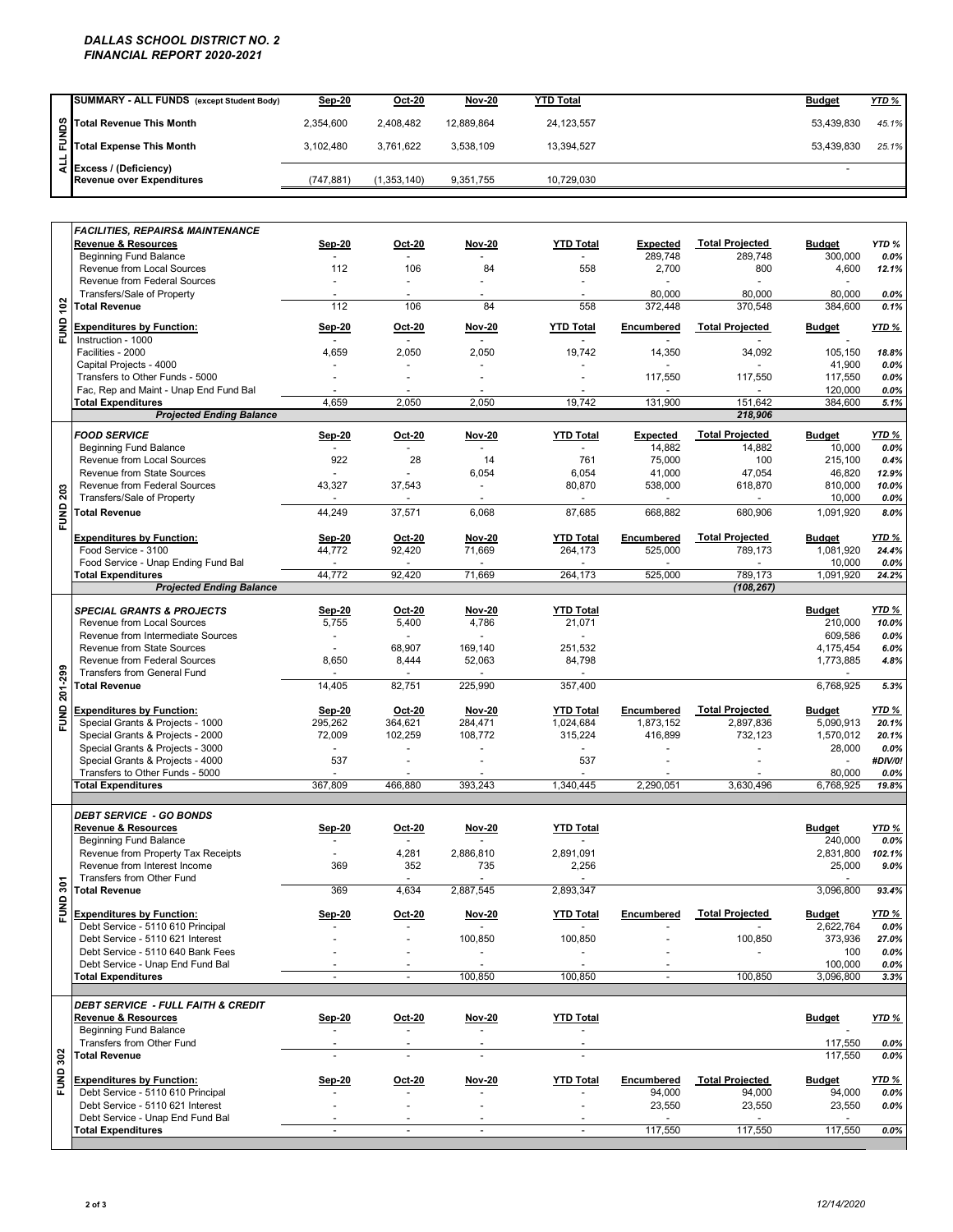| <b>BOND PROJECTS FUND</b><br>Revenue & Resources | Sep-20                        | <b>Oct-20</b> | <b>Nov-20</b> | <b>YTD Total</b> |            |                        | <b>Budget</b> | YTD %<br>$0.0\%$ |
|--------------------------------------------------|-------------------------------|---------------|---------------|------------------|------------|------------------------|---------------|------------------|
| Revenue from Local Sources                       | 2.470                         | 2,359         | 1.708         | 12.657           |            |                        | 40.000        | 31.6%            |
| Revenue from State Sources                       |                               |               |               |                  |            |                        | 500,000       | $0.0\%$          |
| Revenue from Federal Sources (SEP)               |                               |               |               |                  |            |                        |               |                  |
| Revenue from Bond Proceeds                       |                               |               | -             |                  |            |                        |               |                  |
| <b>Total Revenue</b>                             | 2.470                         | 2,359         | 1.708         | 12.657           |            |                        | 4.140.000     | 0.3%             |
| <b>Expenditures by Function:</b>                 | Sep-20                        | <b>Oct-20</b> | <b>Nov-20</b> | <b>YTD Total</b> | Encumbered | <b>Total Projected</b> | <b>Budget</b> | YTD %            |
| Bond Expenses- 4000                              | 16.856                        | 306.350       | 160.828       | 634.394          | 2.361.665  | 2.996.058              | 4.140.000     | 15.3%            |
|                                                  |                               |               |               |                  |            |                        |               |                  |
| <b>Total Resources all Special Funds</b>         | 61.605                        | 127.420       | 3.121.395     | 3.351.647        |            |                        | 15.599.795    | 21.5%            |
| <b>Total Expenditures all Special Funds</b>      | 434.096                       | 867,700       | 728,640       | 2,359,604        |            |                        | 15.599.795    | 15.1%            |
|                                                  | <b>Beginning Fund Balance</b> |               |               |                  |            |                        |               | 3.600.000        |

#### **NOTES TO FINANCIAL STATEMENT**

All cash, investment and credit card accounts have been balanced, reconciled and reviewed and all cash and investment accounts are reconciled to the general ledger by the business manager as of <u>11/30/2020</u>. The adopted budget reflects expected expenditures. All payroll reports have been filed and payroll liabilities have been paid timely. All rederal<br>and state reimbursement requests as wel superintendent to do anything that makes me feel uncomfortable or to present any information I feel is inaccurate. **\_\_\_\_\_\_\_\_\_Debbie MacLean \_\_\_\_\_1212/2020\_\_\_\_\_\_\_\_\_\_**

- 1990 - 1990 - 1991